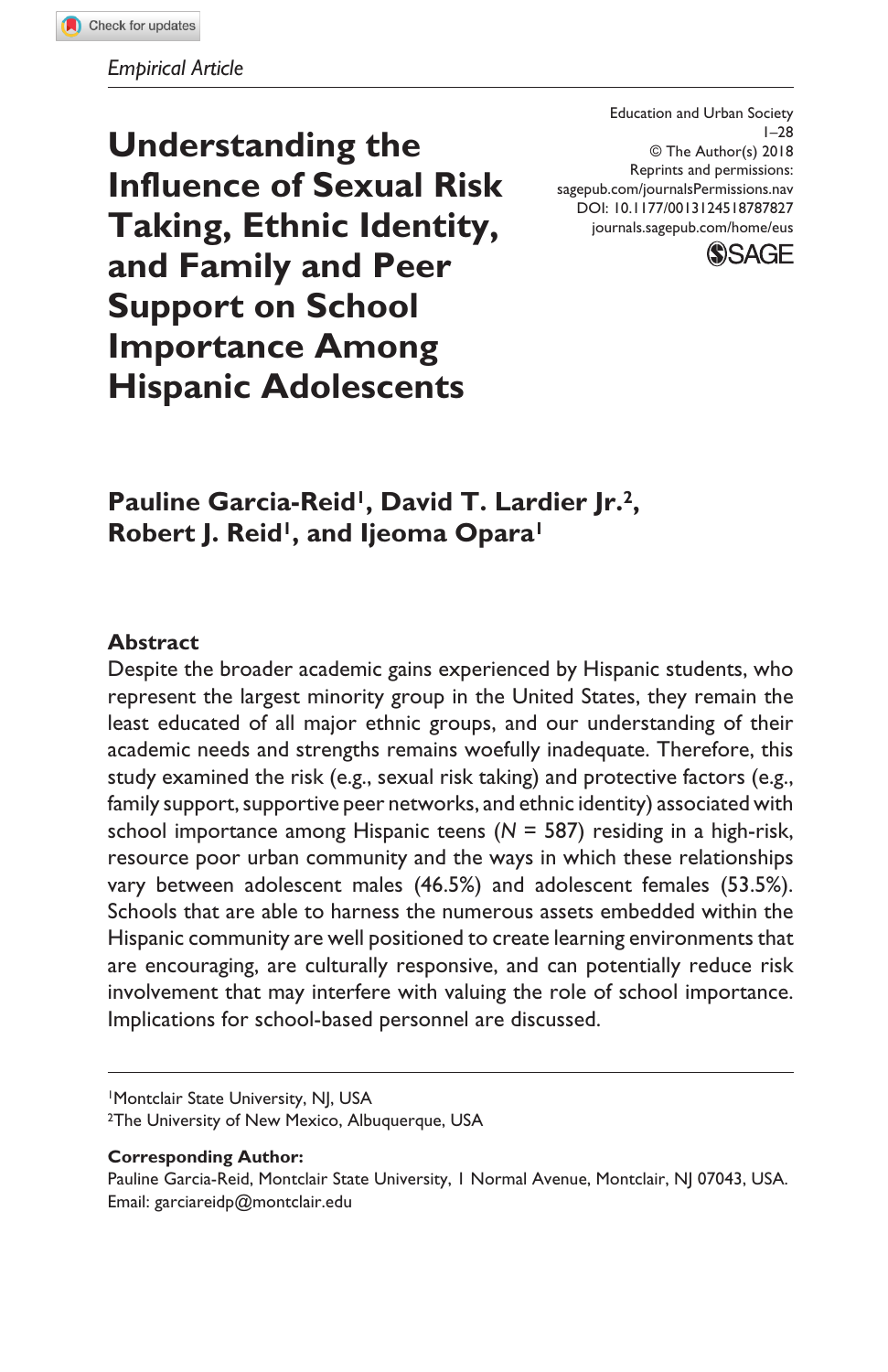#### **Keywords**

school importance, Hispanic adolescents, sexual risk, ethnic identity, family support, positive peer networks

### **Introduction**

Hispanic youth and their families typically have similar educational aspirations as non-Hispanic Whites (Nitardy, Duke, Pettingell, & Borowsky, 2015). Yet, their pathways to educational success are often riddled with profound and significant barriers (Benner & Wang, 2014). For example, many Hispanic students' possess disproportionately fewer economic and social resources, which are more consistently and readily available to their non-minority counterparts throughout their educational careers (Bradley & Renzulli, 2011). Schools are also often simultaneously unable to compensate for these deficits. As a result, many Hispanic students experience complex relationships with their schools resulting in compromised academic achievement and weakened educational connections (Voight, Hanson, O'Malley, & Adekanye, 2015). According to Ruiz (2009), these issues are often further compounded by the risk factors associated with academic underachievement among Hispanics, including minority status, discriminatory experiences, institutional barriers at school, increased probability of placement in special education and remedial tracks, and limited English language proficiency.

The existing literature on school outcomes among Hispanic youth also delineates disproportionately negative consequences such as school suspensions, high dropout rates, and low levels of college completion (U.S. Department of Education Office of Civil Rights, 2016). These identified constraints are often linked to increased feelings of isolation and alienation among Hispanic students from their school community. Consequently, the possibility of positive school bonding can become undermined (Niehaus, Irvin, & Rogelberg, 2016; Voelkl, 1997). Because school failure has been associated with engaging in problem behaviors such as sexual risk taking and substance abuse (Furrer, Skinner, & Pitzer, 2014; Voelkl, 1997), it becomes imperative to develop an understanding of the various issues that may obstruct or serve to promote the importance of school among Hispanic youth.

Regardless of the serious threats to the well-being of Hispanic students who are struggling in school, some academic gains have been observed among Hispanic adolescents. For instance, more Hispanics than ever before have a high school diploma and record numbers are enrolling in postsecondary education (Krogstad & Lopez, 2014). However, gender variations have been observed among Hispanic adolescents in regard to school achievement. For example, Hispanic females tend to finish high school more frequently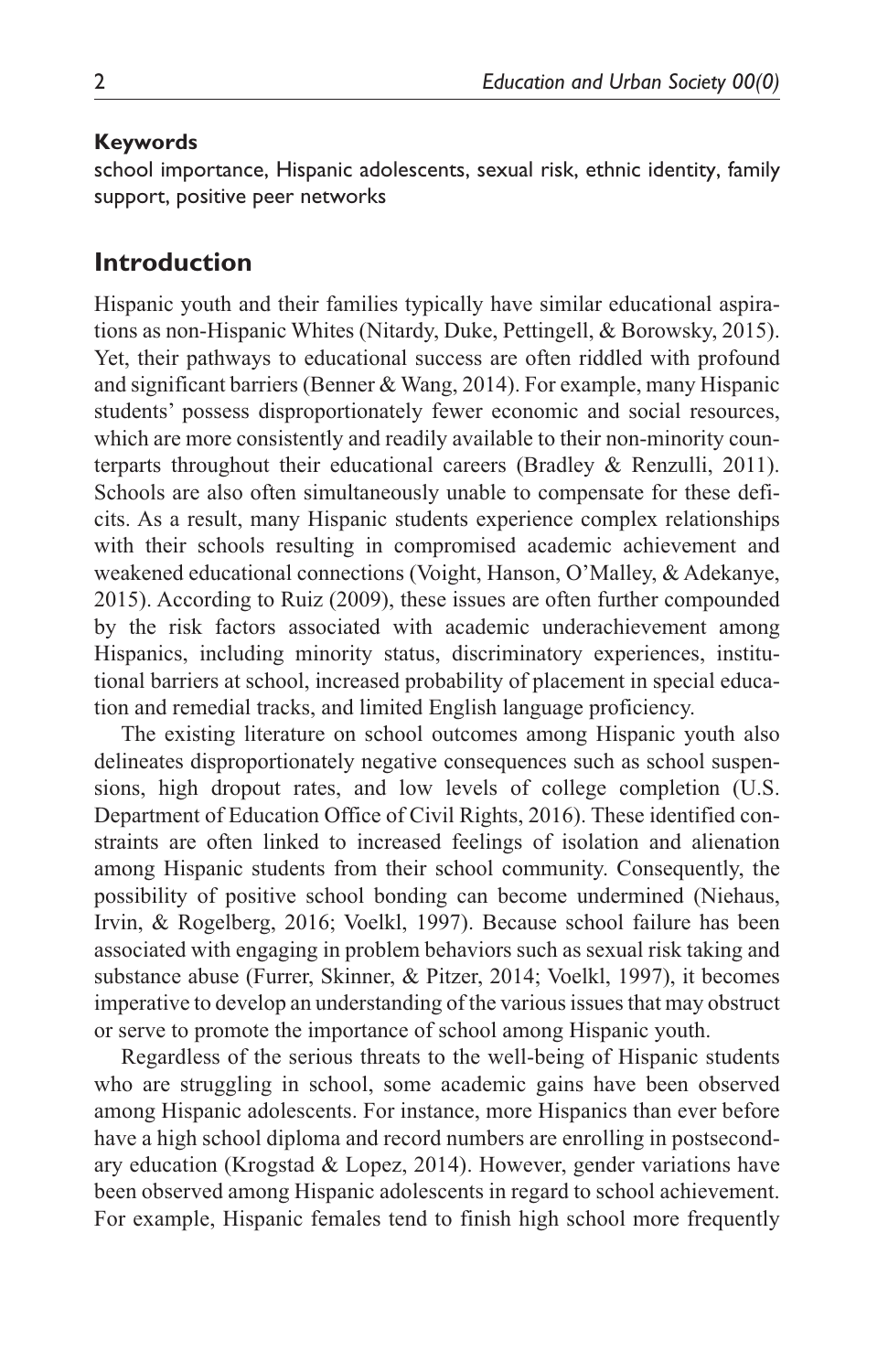than Hispanic males (Niehaus et al., 2016). Hispanic females are also more likely to have higher grade point averages, have greater aspirations, spend more hours completing their homework, have a more positive rating of their school climate, and perceive more social support than Hispanic male students (Garcia-Reid, Peterson, & Reid, 2015). Yet, despite the broader academic gains experienced by Hispanic students, who represent the largest minority group in the United States, they remain the least educated of all major ethnic groups, and our understanding of their academic needs and strengths remains woefully inadequate. Therefore, this study aims to examine the risk (i.e., sexual risk taking) and protective factors (e.g., family support, supportive peer networks, and ethnic identity) associated with school importance among Hispanic teens and the ways in which these relationships vary between adolescent males and females.

### *Sexual Risk Taking*

Hispanic adolescents' sexual debut tends to be earlier than non-Hispanic White adolescents' and they are less likely to use condoms consistently resulting in heightened risk of contracting HIV and other sexually transmitted infections (STIs) and higher rates of unintentional pregnancy (Morales-Alemán & Scarinci, 2016). Interestingly, results from the Youth Risk Behavioral Surveillance Survey (YRBSS) estimate that nearly half of all Hispanic high school students who completed the survey report having had sexual intercourse; while approximately 55% reported using condoms, only 15% of Hispanic females reported using birth control pills (Kann et al., 2016). Although individuals aged 15 to 24 years account for approximately 25% of the sexually active population in the United States, they comprise almost half of all new STIs each year (Centers for Disease Control and Prevention [CDC], 2013). Among Hispanic youth, the relationship between sexual risk taking and STIs is markedly higher when compared with non-Hispanic Whites (Deardorff, Tschann, Flores, & Ozer, 2010). For instance, in 2014, gonorrhea and syphilis rates among Hispanic adolescents was found to be more than double that of non-Hispanic adolescents and the rate of chlamydia was nearly 3 times higher than among non-minority youth (CDC, 2013). Unfortunately, there is still a perception among adolescents that they are at a low risk for acquiring an STI or other potentially more fatal STIs such as HIV/AIDS even though many are engaging in overtly negative health-compromising behaviors (Kerr et al., 2014; Stueve & Donnell, 2005).

Gender considerations are critical when examining Hispanic adolescents' sexual behaviors. Gender variations in sexual involvement indicate that Hispanic adolescent males are more likely to have had an earlier sexual debut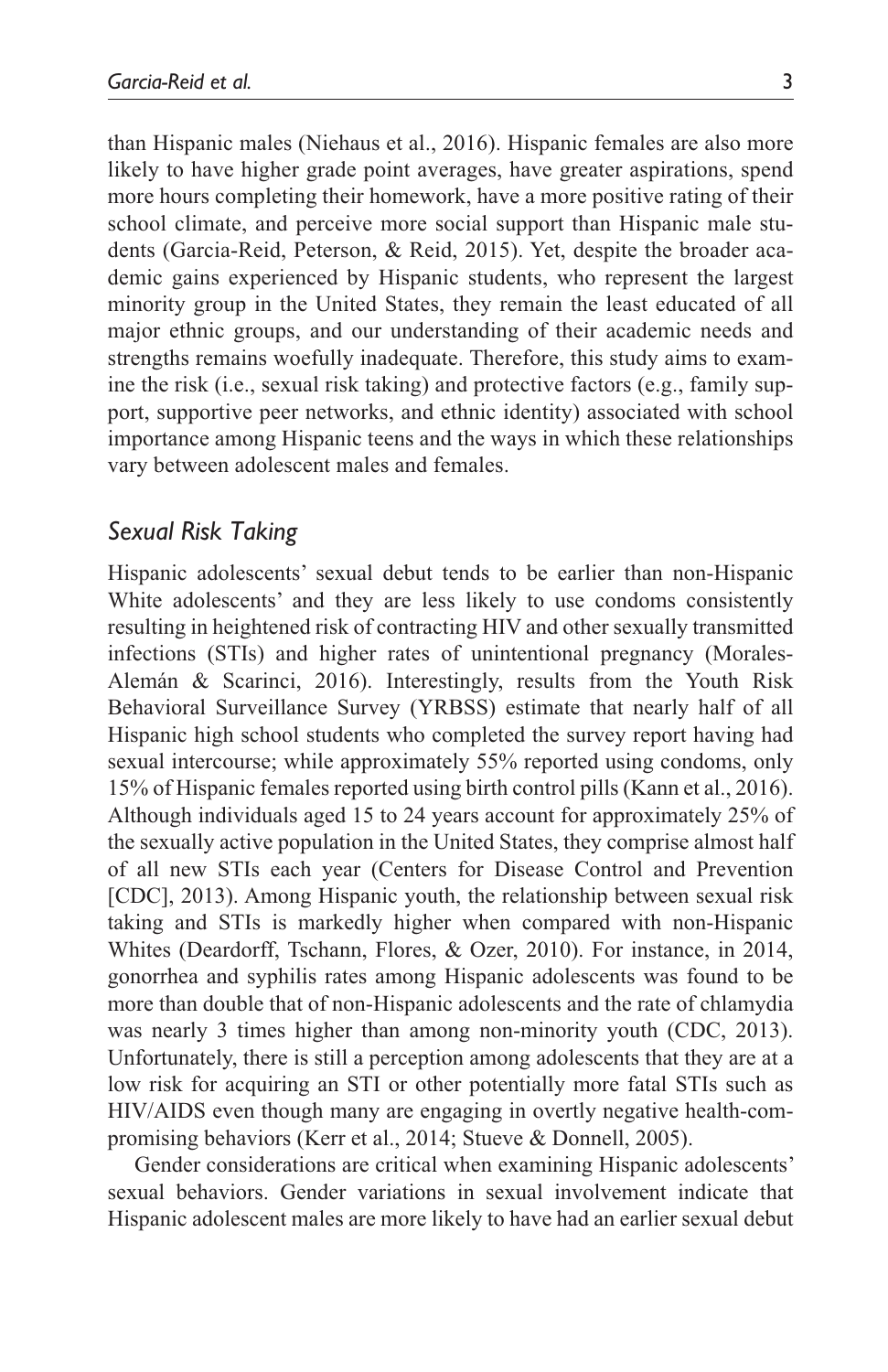and a greater number of sexual partners than Hispanic adolescent females. However, Hispanic teen girls exhibit a larger increase in sexual risk throughout adolescence compared with Hispanic adolescent males (Guarini, Marks, Patton, & Garcia-Coll, 2013).

Elkington, Bauermeister, and Zimmerman (2011) found that more than half of the undiagnosed HIV cases were among teens and young adults ages 13 to 24, with a disproportionate number of new infections being identified among Hispanic (20%) adolescents. While the number of new infection has dropped from 130,000 in the 1990s to approximately 50,000 cases annually in 2012, young people, 13 to 24 years of age, accounted for 21% of the 50,000 newly diagnosed cases (Office of National AIDS Policy, 2015; Reid, Lardier, Garcia-Reid, & Yu, 2016). Minority youth, in particular, are at heightened risk for contracting the virus, which is evidenced by Hispanic youth accounting for nearly 25% of all new HIV cases (CDC, 2016).

Research has demonstrated that teens who prematurely assume adult roles are more likely to disengage and subsequently dropout of school compared with their counterparts who retain only adolescent roles. For instance, among girls, teen pregnancy and motherhood are commonly associated with dropping out from high school (Mollborn, 2010). While adolescent pregnancy and birth rates have significantly declined during the last 15 years in the United States (Santelli & Melnikas, 2010), Hispanic adolescent females have maintained higher birth rates than Black and White teens since the mid-1990s. According to Minnis et al. (2013), several factors have been associated with adolescent childbearing among Hispanic teens, such as limited access to contraceptives, social and cultural norms regarding teen childbearing, and lack of parent/family support. These risk indicators have also continued to contribute to negative school outcomes (Karoly, Callahan, Schmiege, Ewing, & Feldstein Ewing, 2016). However, programs that effectively decrease school dropout and improve attachment to school, school performance, and educational and career aspirations are more likely to either delay sex, increase condom use, or decrease pregnancy and childbearing (Kirby, 2002).

Risky sexual behavior in adolescence is consistently related to poorer outcomes in areas such as health and education (e.g., Perper, Peterson, & Manlove, 2010; Scott et al., 2011; Tortolero et al., 2010). For example, among teens who have negative relationships with their schools, increases in sexual risk taking have been observed; however, investing in school, school involvement, and attachment to school have been associated with delayed initiation of sex and reduced rates of pregnancy and childbearing (Leve, Kerr, & Harold, 2013; McNeely & Falci, 2004). Social support provided by positive peer groups and engaged families can also provide a buffering effect against sexual risk taking and increase school connections among Hispanic adolescent males and females.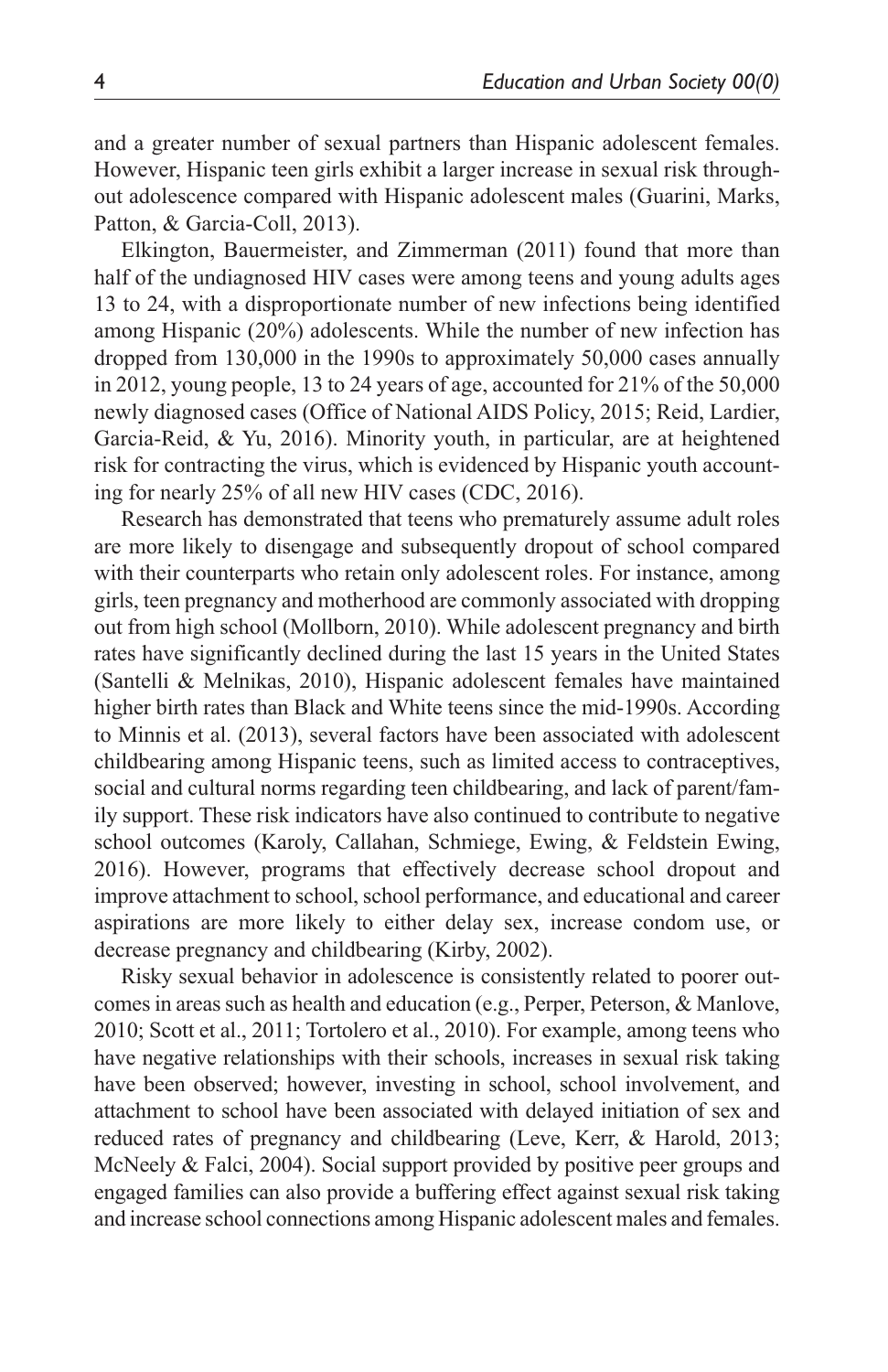#### *Positive Peer Networks*

Because adolescents are particularly susceptible to peer influences, peer groups provide important socializing experience that can pose great reward (Choukas-Bradley, Giletta, Cohen, & Prinstein, 2015). Positive peer influences can offer vital emotional and practical support needed to manage health concerns and deter youth from engaging in health-compromising behaviors (Boothroyd & Fisher, 2010). These positive peer influences can also serve as a protective buffer for teens residing in high-risk, urban communities. In regard to academic outcomes, the extant literature indicates that particularly during adolescence, the influence of peer networks can serve to either encourage or dampen school attitudes or behaviors associated with school achievement (Lynch, Lerner, & Leventhal, 2013). These relationships have been found to deepen over time and have been linked to fluctuations in individual educational goals and outcomes (e.g., Crosnoe, Cavanagh, & Elder, 2003; Riegle-Crumb, Farkas, & Muller, 2006). Evidence suggests that once peer groups are established, they become further crystalized and begin to look more alike over time (Syed & Juan, 2012). These same students tend to select peers who demonstrate similar levels of academic achievement and school engagement (Lynch et al., 2013). Crosnoe et al. (2003) found that peer support can increase academic achievement through elevated levels of motivation, promote participation in academically related activities, and produce an overall increase in the perception of school as a priority in the adolescent's life.

#### *Family Support*

Families perform a significant function in the social and emotional development of Hispanic adolescents. Regardless of level of acculturation, Hispanics of various national backgrounds tend to be more filial than non-Hispanic Whites (Calzada, Tamis-LeMonda, & Yoshikawa, 2012; Kennedy & Ceballo, 2013). Prior studies have demonstrated the invaluable contribution of social support networks in the lives of Hispanic teens (Garcia-Reid, Reid, & Peterson, 2005; Guilamo-Ramos et al., 2009). Perceived social and emotional support provided by parents (Christenson & Thurlow, 2004), and family cohesion (Annunziata, Hogue, Faw, & Liddle, 2006; Cupito, Stein, & Gonzalez, 2015) have been related positively to feelings of competence, a sense of relatedness to peers, academic effort, school engagement, higher grades, fewer absences, and improved graduation rates. Family involvement in their children's education has also been shown to be a better predictor of educational success than family income or parent's education level (Carolan & Lardier, in press; Carolan & Wasserman, 2015). Such supportive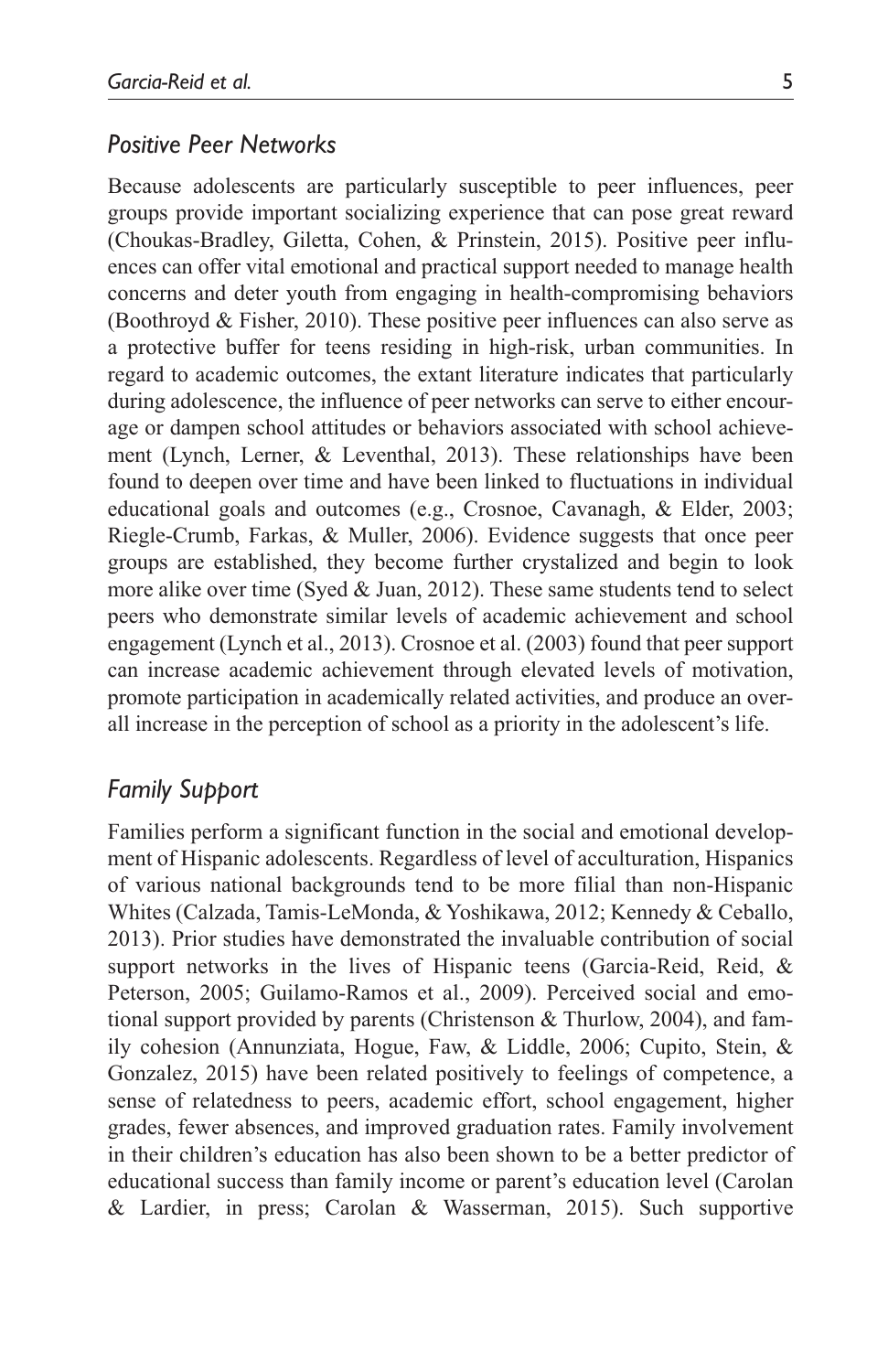relationships are critical for at-risk students who may feel overwhelmed by academic or personal difficulties (Garcia-Reid et al., 2005).

### *Ethnic Identity*

Ethnic identity has been defined as a critical aspect of a person's self-concept that develops from the value and emotional significance related to the connection to one's own heritage (Tajfel, 1981). This interaction between one's own ethnic identity and that of others is believed to be particularly important for the development of a positive ethnic identification among minority groups. When ethnic identity is "achieved," this corresponds to acceptance and internalization of one's ethnic identity (Phinney, 1989), which often renders positive outcomes in multiple spheres of influence including self, home, school, and community (Phinney, 1989; Rivas-Drake et al., 2014; Umaña-Taylor, Quintana et al., 2014). This developmental process provides individuals with the cultural capital to view their ethnic group positively particularly when confronted by prejudice and discrimination, therefore promoting a positive, secure, and stable self-concept, and the resilience to achieve one's goals (Edwards & Romero, 2008).

For Hispanic youth, the link between ethnic identity and school outcomes is complex and deeply entrenched in contextual and social influences. While investigations have found that poverty and, by extension, daily hassles and discrimination weakened academic achievement particularly among individuals who reported fragile ethnic identity (Rivas-Drake et al., 2014; Schwartz, Zamboanga, & Jarvis, 2007), a strong sense of ethnic identity combined with family support and positive peer influences could offset risk and insulate Hispanic adolescents from the threats that may interfere with their academic performance. Hence, ethnic identity is a particularly salient developmental experience for Hispanic youth, which can augment youth's life futures.

In the present study, a series of multiple regression models were conducted to assess the effect that sexual risk behavior, family support, participating in positive peer networks, and ethnic identity had on school importance between Hispanic adolescent males and Hispanic adolescent females. Using a risk and protective framework, several constructs provided a contextual lens for examining our outcome variable. The risk variables consisted of sexual risk taking and the protective variables included ethnic identity, family support, and peer support networks. More importantly, we were interested in the buffering effect of ethnic identity between Hispanic males and females. Understanding the subtle interplay of these relationships allows for the design and effective implementation of robust interventions.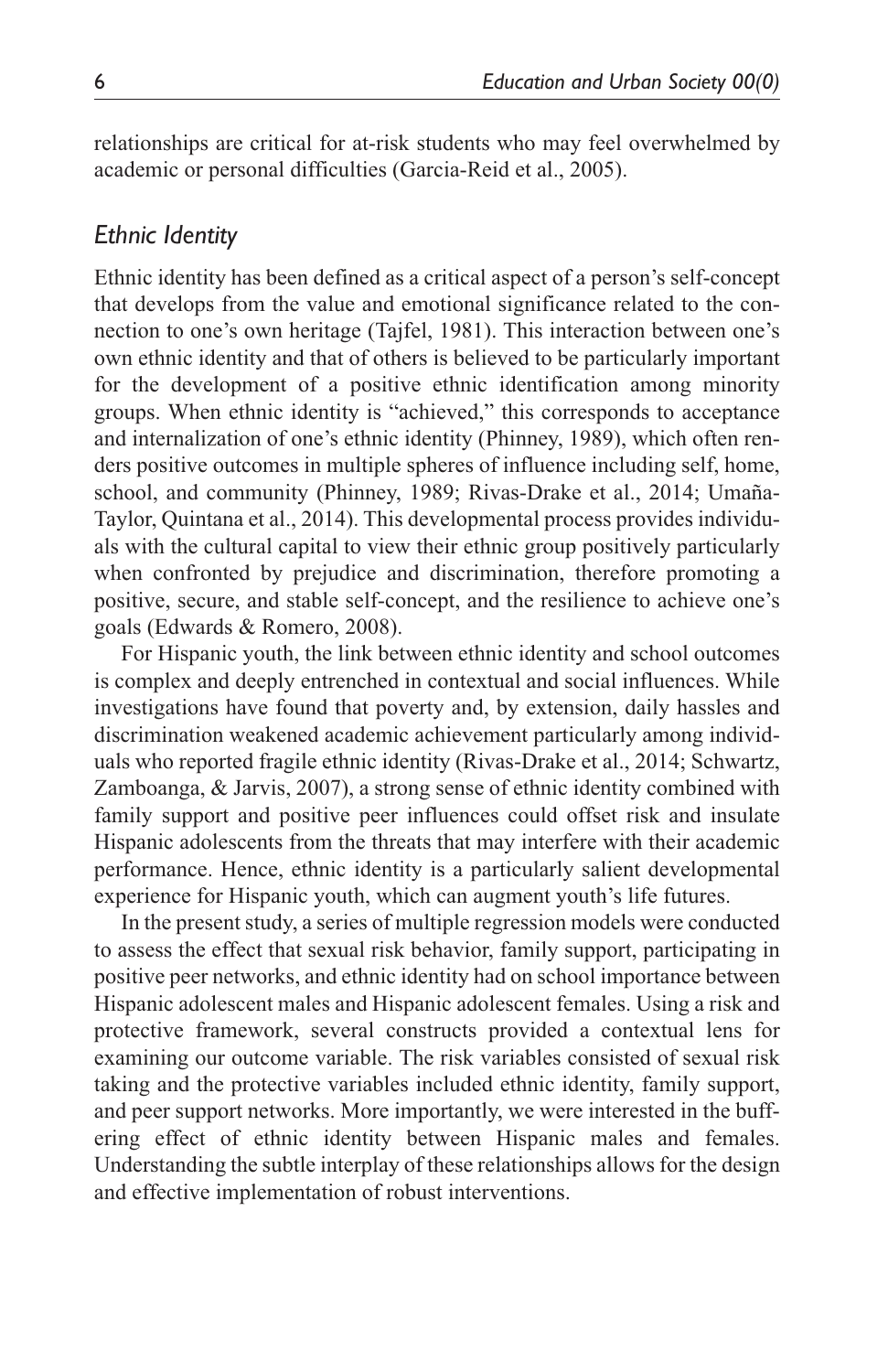### **Method**

#### *Sample*

Data were collected as part of a Center for Substance Abuse Prevention (CSAP) Minority AIDS Initiative (MAI) using the Cohort 7 Youth Questionnaire within a northeastern New Jersey urban community. This outcome survey was designed by CSAP to help prevention initiatives learn more about how to keep young people from using drugs and from becoming infected with HIV. All federal grantees were required to administer this outcome survey to their program participants as part of a national cross-site evaluation of all MAI-funded programs across the United States. The survey was divided into three primary sections: (a) facts about you, (b) attitudes and knowledge, and (c) behavior and relationships. Study participants were recruited through convenience sampling methods from four high schools and five summer camp programs in this highrisk, resource poor urban community located in northern New Jersey. Adolescents who returned signed parental informed consent and student assent forms were eligible to participate in survey. Study participants had 50 min to complete the self-administered questionnaire, in English, that assessed 11 variables including sexual risk behaviors, ethnic identity, marijuana disapproval, family support, participation in positive peer networks, and school importance. With some of the more sensitive questions, methodological response bias is an inherent issue, as some students may either over- or underreport certain behaviors (Williams & Nowatzki, 2005). Researchers have, however, emphasized that adolescents' perceptions are the best indicators of their own lived experiences and that reports of sexual risk behavior and similar problem behaviors have a degree of validity (Williams & Nowatzki, 2005).

The original sample  $(N = 924)$  was largely Hispanic (67.9%), with the next largest demographic group identifying as African American/Black (30.6%). For the present study, the sample was delimited to those students identifying as Hispanic ( $N = 587$ ). A nearly equal distribution of males (46.5%) and females (53.5%) were present from ninth through 12th grades. Approximately, 39% were between 13 and 15 years of age and 61% were between 15 and 18 years of age.

#### *Measures*

As part of the CSAP MAI grant initiative, the study administered the National Minority SA/HIV Prevention Initiative Cohort 7 Youth Questionnaire. This outcomes-based measure was designed by CSAP to help prevention initiatives learn about how to keep youth safe from drugs, alcohol, and becoming infected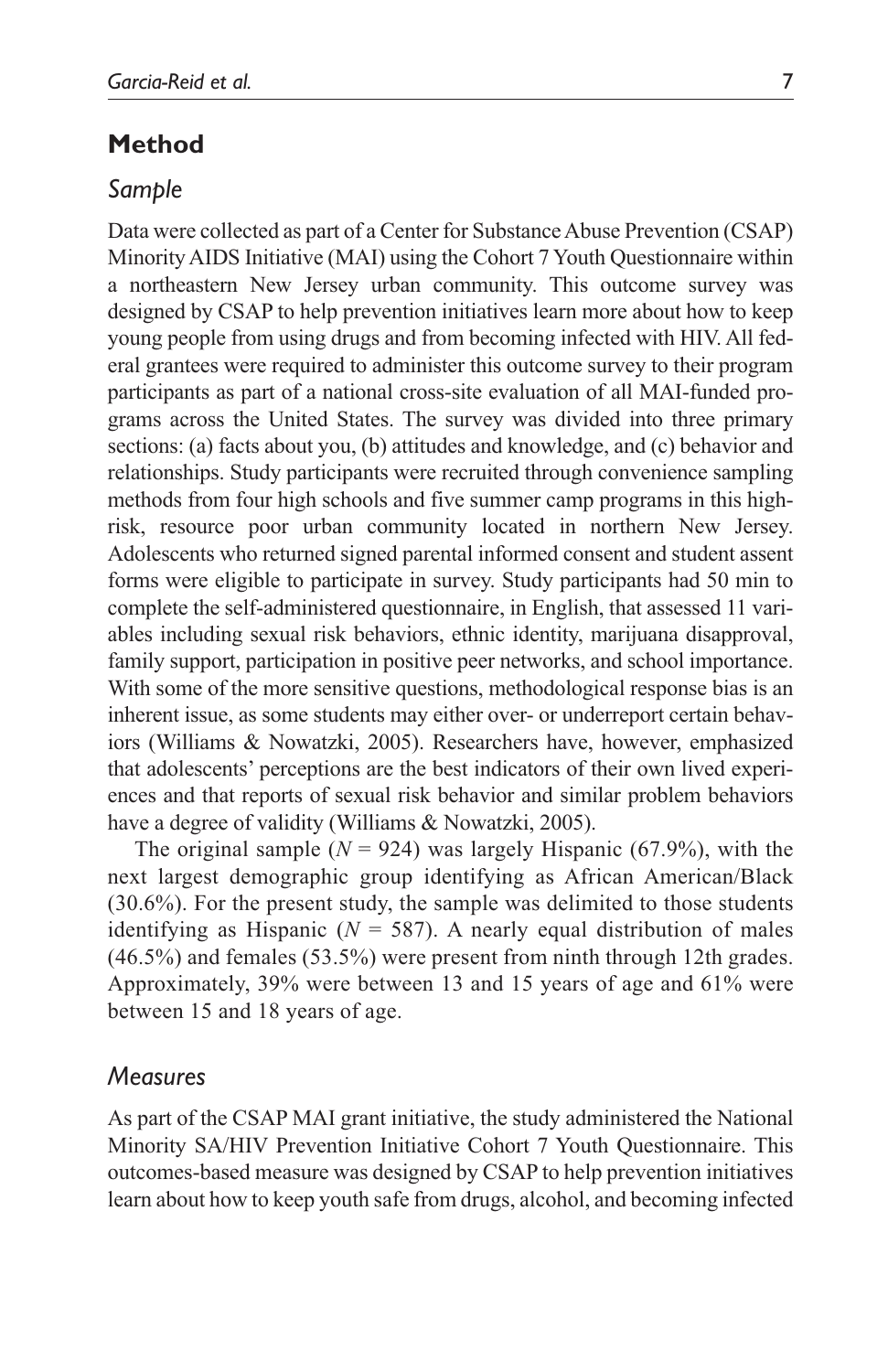|                                                  |              | $\mathbf{2}$ | 3           | 4            | 5                  |
|--------------------------------------------------|--------------|--------------|-------------|--------------|--------------------|
| 1. School importance                             |              | $-29**$      | .38**       | $.17**$      | $.20*$             |
| 2. Sexual risk behavior                          | $-.25**$     |              | .02         | $-.38**$     | .03                |
| 3. Family support                                | $.31*$       | $-17**$      |             | .01          | .18 <sup>∗</sup> * |
| 4. Participation in<br>positive peer<br>networks | .20**        | $-25**$      | .17**       |              | .02                |
| 5. Ethnic identity                               | $25**$       | $11*$        | $.12*$      | $-.02$       |                    |
| Skew                                             | $-.59$       | .57          | $-.04$      | $-.83$       | $-.27$             |
| Kurtosis                                         | .32          | .32          | $-.86$      | .64          | .39                |
| M(SD)                                            | 26.39 (4.26) | 9.95(2.21)   | 17.49(4.55) | 47.26 (5.95) | 15.68(3.25)        |
| Cronbach's $\alpha$                              | .70          | .73          | .84         | .73          | .80                |

**Table 1.** Correlation Matrix and Descriptive Statistics for Main Study Variables between Hispanic Males (*N* = 273) and Females (*N* = 314).

*Note.* Males upper quadrant and females lower quadrant.

*\*p* < .05. \*\**p* < .01.

with HIV. The survey included a variety of questions related to 30-day substance use, individual perception of drug and alcohol use, access to substances, HIV knowledge and testing behavior, exposure to prevention information, and others. Federal grantees were required to administer this survey to program participants, as the tool provides CSAP and grantees the opportunity to compare participants across grant sites. The present study focused on a subset of questions associated with sexual risk behaviors, ethnic identity, marijuana disapproval, family support, participation in positive peer networks, and school importance. Descriptive statistics, associated alpha levels (Cronbach's  $\alpha$ ), and correlations for all variables are found in Table 1.

#### *Criterion Measure*

*School importance.* School importance was assessed using a nine-item measure that asked students to first self-report their grades, providing choices that ranged from *mostly F's* (1) to *mostly A's* (5). Participants then responded to eight additional questions that assessed perceived school importance (sample item: how important do you think things you are learning in school are going to be for your later life?) using a 5-point Likert-type scale that ranged from *very important* (5) to *not at all important* (1). Responses were summed (Cronbach's  $\alpha$  = .70) to reflect higher composite scores of school importance. Students identified moderate rates of school importance  $(M = 26.39)$ ;  $SD = 4.26$ ) based on a minimum score of 9 and maximum score of 41.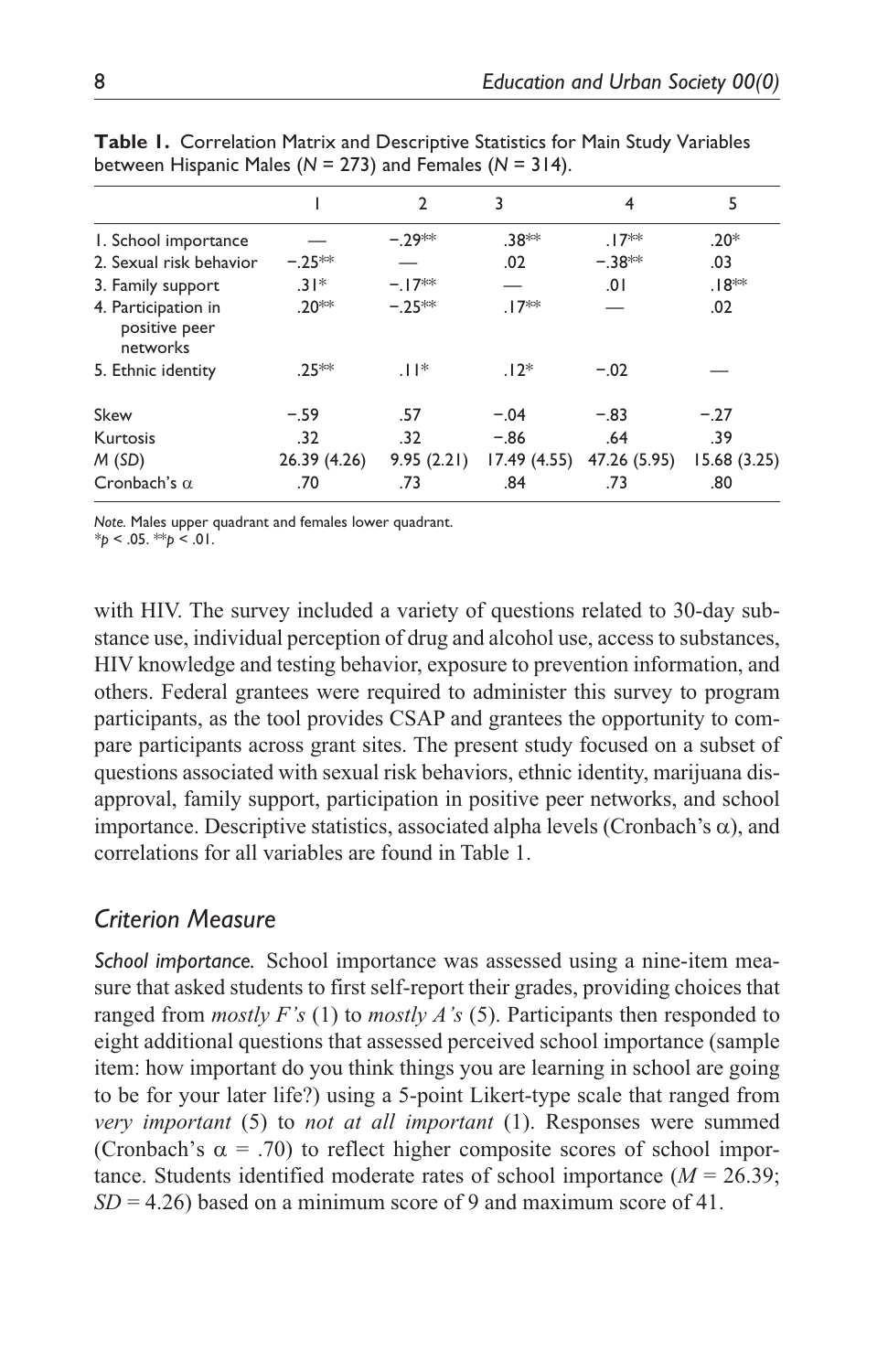### *Predictor Measures*

*Sexual risk behavior.* The sexual risk behavior construct consisted of 12 items to determine the level of risky sexual behavior among surveyed youth (sample item: In the last 30 days, did you or your boyfriend/girlfriend talk about using condoms?). Items were measured using a 4-point Likert-type scale ranging from *strongly agree* (1) to *strongly disagree* (4). Responses were summed (Cronbach's  $\alpha$  = .73) to reflect higher levels of risky sexual behavior. Students reported moderate levels of sexual risk taking behaviors (*M* = 9.95;  $SD = 2.21$ ), based on a minimum score of 9 and maximum of 14.

*Family support.* Family support consisted of eight questions that assessed the level of family support and cohesion (sample items: Members of my family ask each other for help? Members of my family feel very close to each other?). Items were measured using a 4-point Likert-type scale that ranged from *not true* (1) to *always true* (4). Responses were summed to reflect greater levels of family support (Cronbach's  $\alpha$  = .84), with scores ranging from 5 to 31. Students' responded with moderate levels of family support  $(M = 17.49; SD = 4.55)$ .

*Participation in positive peer networks.* This measure was derived from 12 items that examined respondents' participation in social groups that *did not* engage in health-compromising behaviors such as alcohol and drug use (sample items: How many of your friends do the following: Smoke cigarettes? Drink alcohol? Have been arrested?). Items were measured using a 5-point Likert-type scale ranging from *all my friends* (1) to *none* (5). Responses were summed to reflect greater levels of social interactions with peers who did not engage in negative health-compromising behaviors (Cronbach's  $\alpha$  = .73). Participants' responses ranged from a minimum of 20 to a maximum of 60, with students identifying moderate levels of positive peer interactions ( $M = 47.26$ ;  $SD = 5.95$ ).

*Ethnic identity.* Ethnic identity was derived from six items that examined adolescents' level of ethnic identity, connectedness, and belongingness (sample items: I have spent time trying to find out more about my ethnic group, such as its history, traditions, and customs? I think a lot about how my life is affected by my ethnic group membership?). Responses were recorded using a 4-point Likert-type scale ranging from *strongly agree* (4) to *strongly disagree* (1). Items were summed (Cronbach's  $\alpha$  = .80), with participants' responses ranging from a minimum of 6 to a maximum of 24, with students identifying moderate levels of ethnic group attachment  $(M = 15.68; SD = 3.25)$ .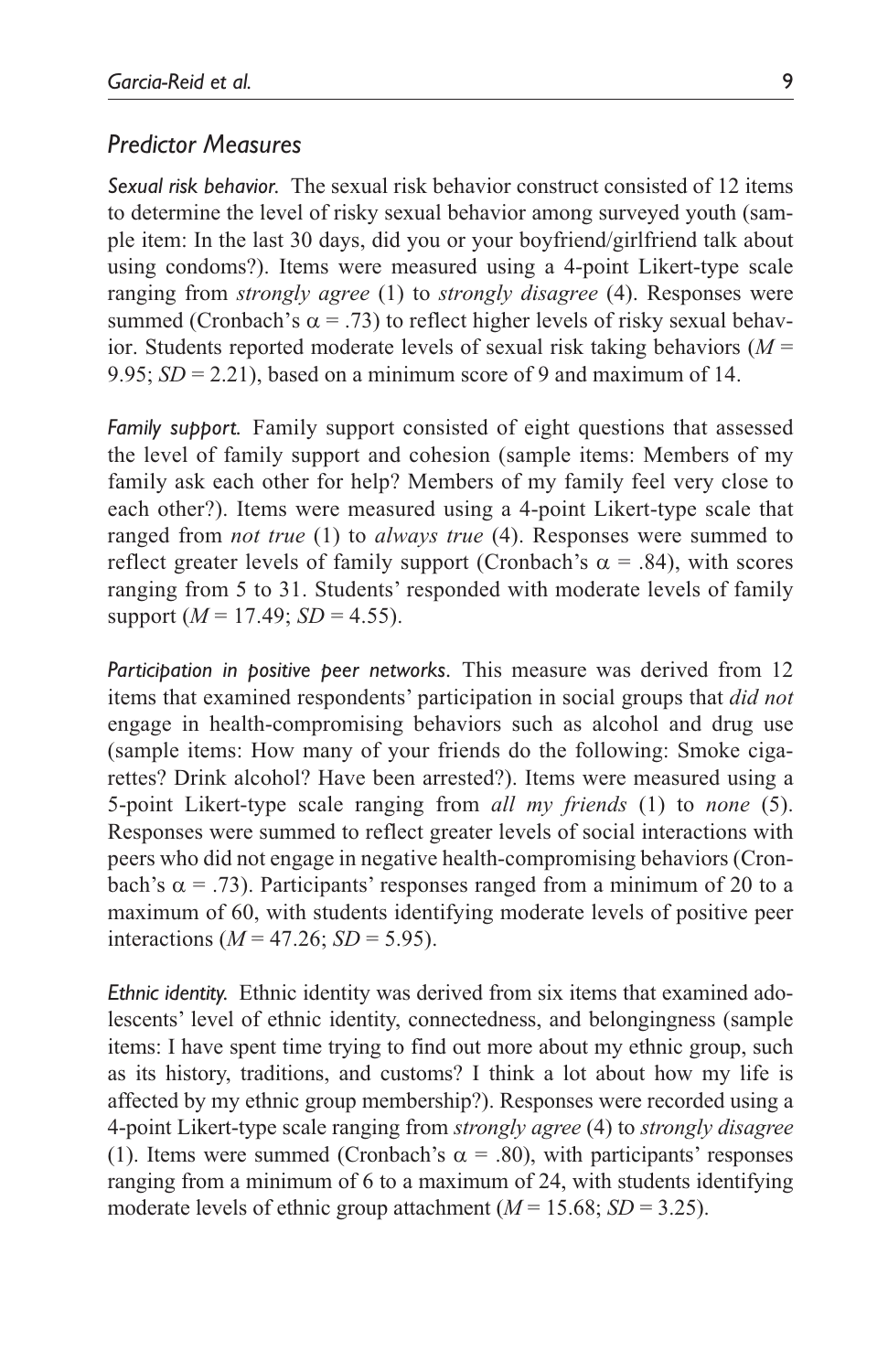### *Data Analysis Plan*

Missing data were examined using SPSS missing data analysis features, with the most amount of missing data associated with sexual risk behavior (15%), which is not uncommon given the sensitivity of the associated question and the probability for methodological response bias (van de Mortel, 2008). Missing data were handled in SPSS v.21.0 using a chained equations imputation approach (Schafer & Graham, 2002). These items were imputed at the scale level, which is an appropriate method of imputing missing data (Plumpton, Morris, Hughes, & White, 2016). Ten multiple imputation (MI) iterations were used, with complete blocks resulting (Allison, 2002; McGinniss & Harel, 2016). Following MI, bivariate correlations, means, and standard deviations were analyzed (see Table 1). Normality and issues of collinearity were also examined using standard cutoffs (Field, 2013). All variables were within appropriate parameters, with variance inflation factor (VIF) less than 10 (Field, 2013). Finally, an independent-samples *t* test was run between gender groups to assess preliminary gender differences among main analytic variables. Results indicated a significant difference between gender groups for sexual risk behavior, *t*(585) = 4.11, *p* < .01; school importance, *t*(585) = −4.67, *p* < .001; family support, *t*(585) = −2.17, *p* < .01; and ethnic identity, *t*(585) = −1.81, *p* = .06, was marginally significant. Participation in positive peer networks showed, however, no difference between gender groups. Findings provide preliminary evidence of gender differences among main variables.

Following preliminary analyses, main analytic procedures involved running a set of hierarchical multiple regression models that were performed separately for males and females. Hierarchical multiple regression analyses with 5,000 bootstrap resamples (Wright, London, & Field, 2011) were used to examine the effect independent variables had on school importance (see Table 2). In Model 1, the unique and independent effect of *sexual risk behavior* on *school importance* was examined between males and females. Next, in Model 2, *family support* and *participation in positive peer networks* were added to the analysis. In Model 3, *ethnic identity* was examined as a fourth explanatory variable. To answer our research question, in the last step, ethnic identity was examined as a potential moderator between males and females. Subsequent analyses involved using a plotting technique to visualize moderating effects.

### **Results**

### *Preliminary Analysis*

Refer to Table 2 for results. Correlation analyses examined relationships among main study variables and potential controls. All independent variables were correlated  $(p < .001)$  with school importance. There were, however,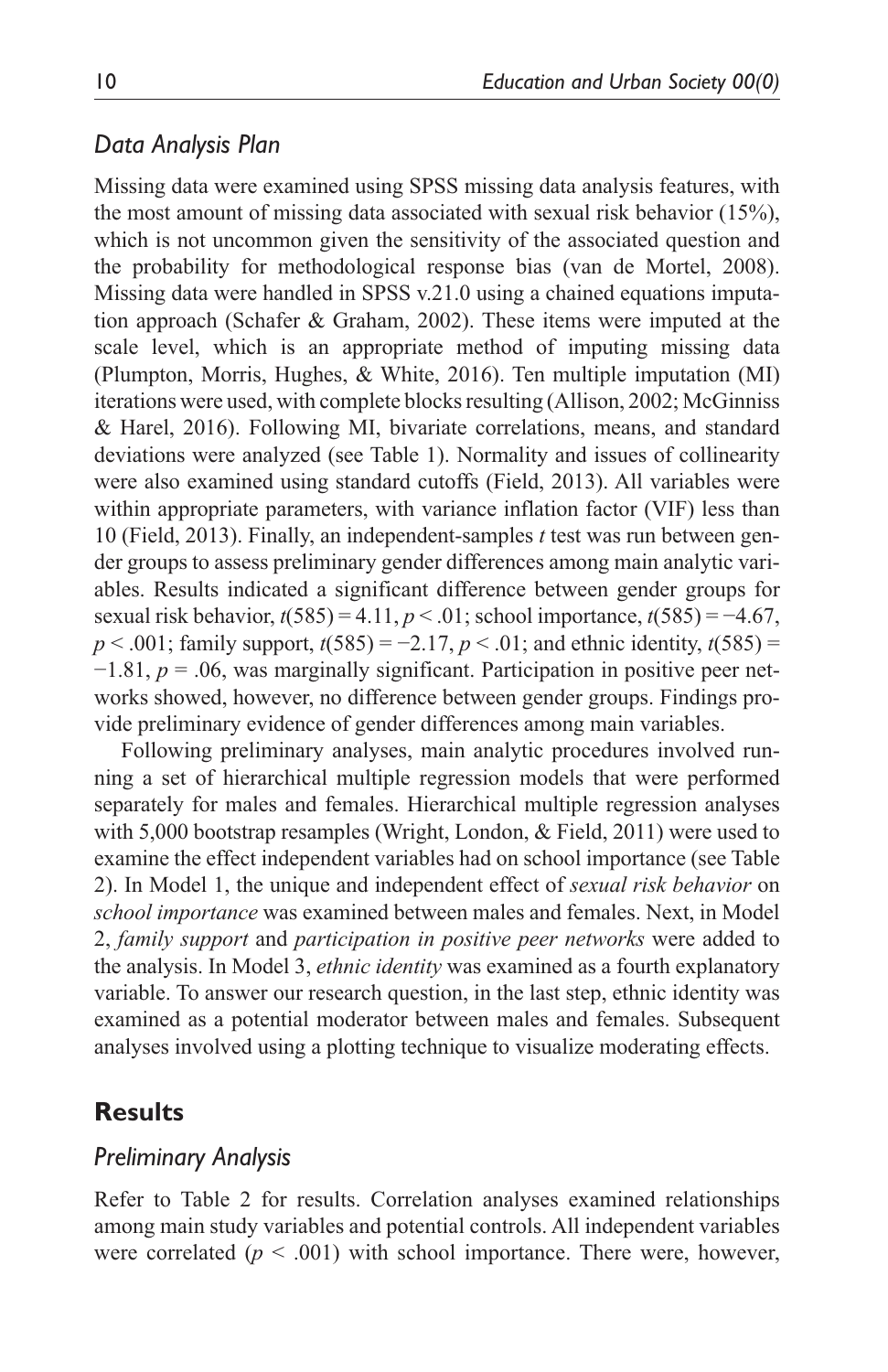|                                                                                                                                                                                                                                                      |                        |                                                 |                                                               | Coefficients (SE)                                                                                         |                |                                                                                                                                                                                                                                                                                      |                                                                   |                                                                                                                                        |
|------------------------------------------------------------------------------------------------------------------------------------------------------------------------------------------------------------------------------------------------------|------------------------|-------------------------------------------------|---------------------------------------------------------------|-----------------------------------------------------------------------------------------------------------|----------------|--------------------------------------------------------------------------------------------------------------------------------------------------------------------------------------------------------------------------------------------------------------------------------------|-------------------------------------------------------------------|----------------------------------------------------------------------------------------------------------------------------------------|
|                                                                                                                                                                                                                                                      |                        | Males                                           |                                                               |                                                                                                           |                | Females                                                                                                                                                                                                                                                                              |                                                                   |                                                                                                                                        |
| Variables                                                                                                                                                                                                                                            | Model                  | Model 2                                         | Model 3                                                       | Model 4                                                                                                   | Model I        | Model 2                                                                                                                                                                                                                                                                              | Model 3                                                           | Model 4                                                                                                                                |
| Positive Peer Networks × Ethnic Identity<br>Participation in positive peer networks<br>Family Support × Ethnic Identity<br>Sexual Risk × Ethnic Identity<br>Sexual risk behavior<br>Family support<br>Ethnic identity<br>R <sup>2</sup> Change<br>R2 | 09***<br>$\frac{8}{2}$ | $(50)$ *** $(05)$<br>.06(0.5)<br>$.15***$<br>23 | $.36*** (.05)$<br>(05)(05)<br>$(14** (07))$<br>$.02***$<br>25 | $.35*** (.05)$<br>$(1) * (07)$<br>(0.05)<br>$(15^{**}(01))$<br>$-0.04(0.1)$<br>$(10)$ ***<br>$.03*$<br>29 | $0^{***}$<br>8 | $(4)$ $(0.94)$ $(0.94)$ $(0.94)$ $(0.94)$ $(0.94)$ $(0.94)$ $(0.94)$ $(0.94)$ $(0.94)$ $(0.94)$ $(0.94)$ $(0.94)$ $(0.94)$ $(0.94)$ $(0.94)$ $(0.94)$ $(0.94)$ $(0.94)$ $(0.94)$ $(0.94)$ $(0.94)$ $(0.94)$ $(0.94)$ $(0.94)$<br>$26*** (04)$<br>$  $ $* (04)$<br>09***<br>$\vec{r}$ | $.22***(.04)$<br>$.25***(.06)$<br>$(40)$ * $11$<br>$.06***$<br>20 | $-23***$ (.04)<br>$.23***(.04)$<br>$1  * (04)$<br>$.28***(.06)$<br>$.12***(01)$<br>$(10)$ $(0)$<br>$(10)$ $(0)$<br>$\tilde{O}^*$<br>22 |

Table 2. Hierarchical Multiple Regression Analysis of Predictors of School Importance and the Moderating Effect of Ethnic Identity<br>Between Males and Females (Standardized Beta Coefficients Reported). **Table 2.** Hierarchical Multiple Regression Analysis of Predictors of School Importance and the Moderating Effect of Ethnic Identity Between Males and Females (Standardized Beta Coefficients Reported).

 $*p < .05.$   $*kp < .01.$   $*exp < .001.$ \**p* < .05. \*\**p* < .01. \*\*\**p* < .001.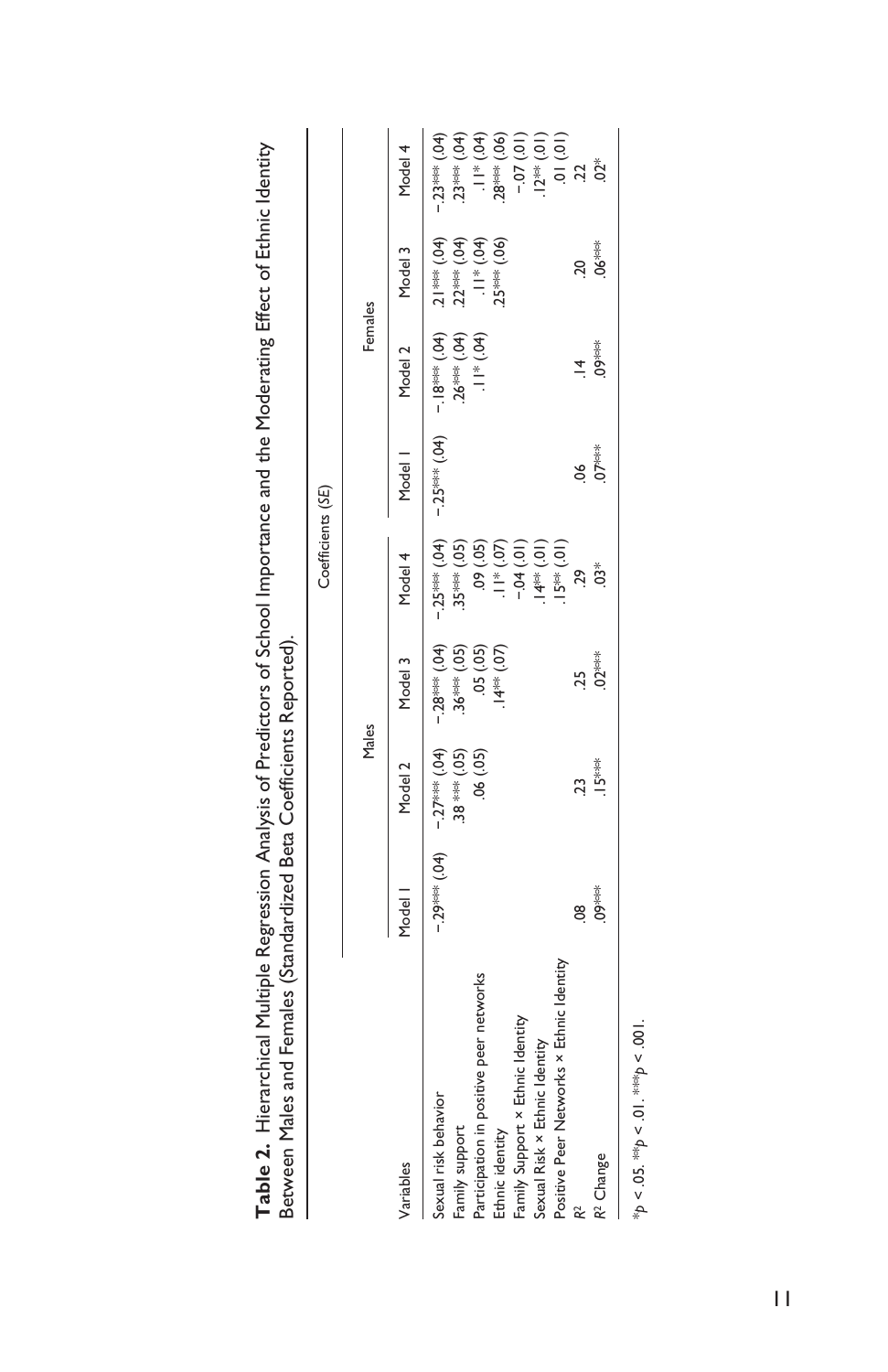some variation in results between males and females. For instance, among males, sexual risk behavior was not correlated with ethnic identity, whereas interestingly for females, sexual risk behavior and ethnic identity were positively associated. Although this may appear surprising, prior studies have shown ethnic identity to increase maladjustment such as alcohol use (Zamboanga, Schwartz, Jarvis, & Van Tyne, 2009) and delinquency among Hispanic adolescents (French, Seidman, Allen, & Aber, 2006). The strongest association for Hispanic males was between school importance and family support  $(r = .38, p < .01)$ , as well as sexual risk behavior and participation in positive peer networks ( $r = -0.38$ ,  $p < 0.01$ ). For Hispanic females, the strongest relationship was between family support and school importance  $(r = .31, ...)$  $p < .001$ ). Reliability coefficients were also within acceptable range.

#### *Analytic Results*

Results were derived from multivariate hierarchical regression analyses to assess the effect sexual risk behavior, family support, participating in positive peer networks, and ethnic identity had on school importance between Hispanic adolescent males and females. In addition, the moderating influence of ethnic identity was further examined among present independent variables on school importance between males and females. Results are presented in Table 2 and ranged from moderate (.05-.09) to strong (greater than .10; Field, 2013).

Model 1 predicted 8% and 6% of the overall variance in school importance between males and females, respectively (see Table 2). In this model, sexual risk behavior had a significant negative impact on school importance for males  $(b =$ −.29, *p* < .001) and females (*b* = −.25, *p* < .001). Next, Model 2 predicted 23% and 14% of the variance in school importance for males and females, correspondingly. Sexual risk behavior continued to have a negative impact on school importance for males and females; however, family support and positive peer influences showed equally important effects, with participation in positive peer networks only having an impact on school importance for Hispanic females (*b*  $=$  .11,  $p \le 0.05$ ). Model 2 significantly increased overall goodness of fit for both gender groups ( $R^2$  change = .15 for males;  $R^2$  change = .09 for females).

Model 3 added ethnic identity as an additional explanatory variable for school importance, and predicted 25% of the variance in school importance for males and 20% for females. In Model 3, sexual risk behavior continued to have a significant negative influence on school importance for both gender groups. In addition, the impact of family support remained a significant indicator of school importance and strongest for males. Participation in positive peer networks, although having a lower overall effect, remained a significant indicator of school importance for females only. The addition of ethnic identity was statistically significant between both gender groups, but had the greatest effect for females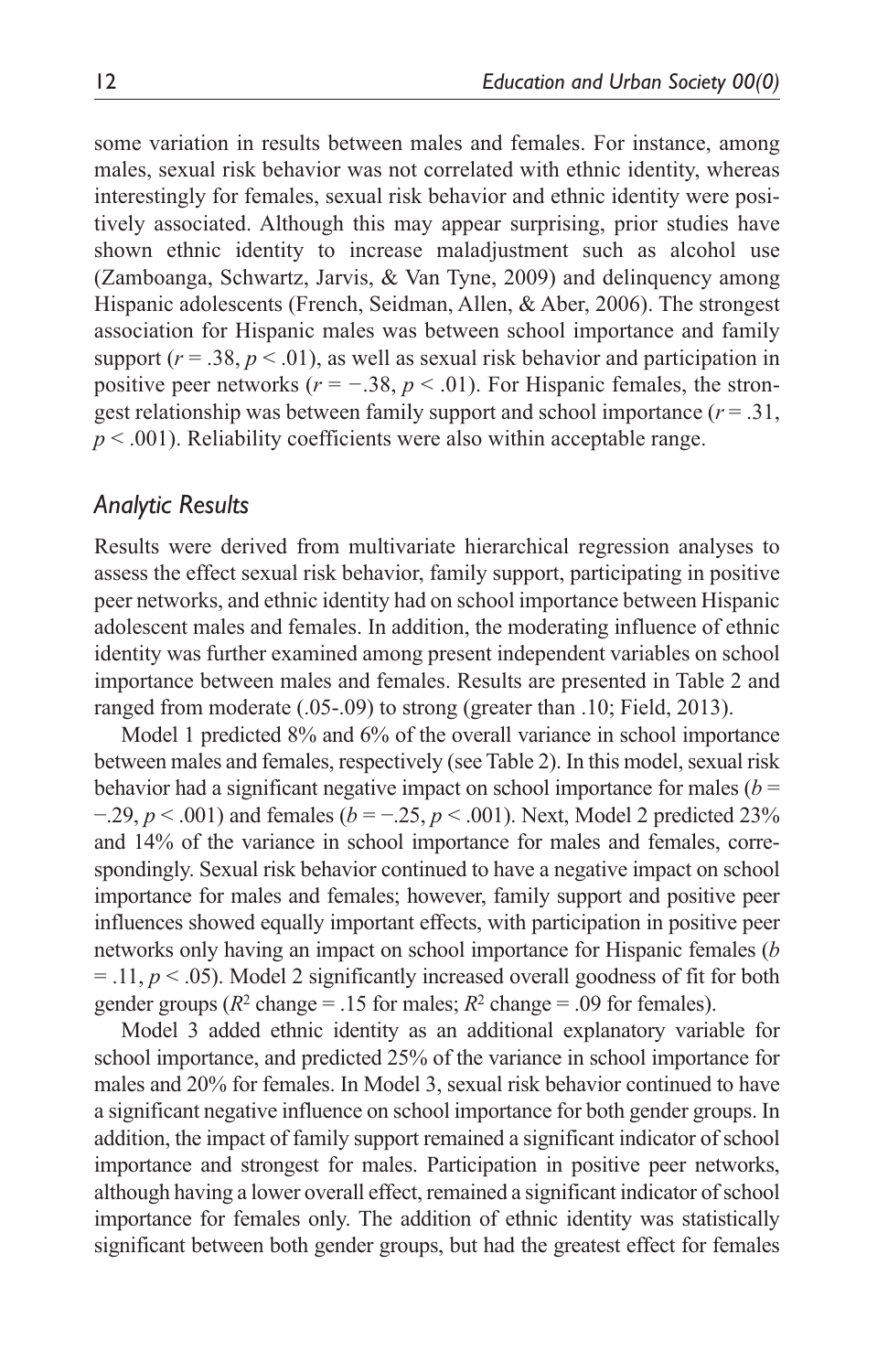$(b = .25, p < .001)$ . The addition of ethnic identity significantly increased overall goodness of fit ( $R^2$  change = .02 for males;  $R^2$  change = .06 for females).

Model 4 considered the moderating effect of ethnic identity as a compensatory variable and accounted for 29% of the variance in school importance for males and 22% for females. Adding interaction effects also improved model fit for both gender groups ( $R^2$  change = .03 for males;  $R^2$  change = .02 for females). Results illustrate that although sexual risk behavior has a negative influence on school importance in isolation, the presence of a strong ethnic identity buffered the negative impact of sexual risk behavior on school importance for both males and females. In addition, although in previous models, participation in positive peer networks was not a significant indicator of school importance for Hispanic males, the presence of a more solidified ethnic identity augmented the effect of such peer group participation on school importance. Family support remained a significant independent indicator of school importance for both gender groups; however, ethnic identity did not moderate the effect family support had on school importance for neither males nor females. Results from Model 4 begin to point toward the theoretical and practical importance of a solidified ethnic identity, particularly as it relates to sexual risk behavior and peer engagement on school importance.

The size of this effect is not easily understood by the coefficients alone. To help understand the moderating effect of ethnic identity, a plotting technique described as useful for visualizing moderating effects was used (Dawson, 2014; Lardier, MacDonnell, Barrios, Garcia-Reid, & Reid, 2017). Variables with significant interaction effects were plotted (see Figures 1 to 3). As depicted in Figure 1, higher levels of ethnic identity limited the negative impact sexual risk behavior had on school importance,=; this effect was also present for females (see Figure 2). These results indicate that ethnic identity buffers the detrimental influence of sexually risky behavior on school importance and that youth with more solidified ethnic identities have a greater value for school. Figure 3 illustrates that ethnic identity augments the relationship between participating in positive peer networks and school importance for Hispanic males.

Results from these four models illustrate that first, sexual risk behavior had a negative effect on school importance for both Hispanic males and females. Second, family support had a robust and important direct effect on school importance for both Hispanic males and females, whereas participation in positive peer groups had a positive direct effect among females only. Third, among Hispanic males, the presence of a solidified ethnic identity (i.e., moderating effect) augmented the influence participation in positive peer networks had on school importance; this result was not present for females. Hence, among Hispanic adolescent males, a stronger ethnic group connection may also indicate participation in positive peer networks with similar ethnic/cultural beliefs and values, which in turn effects school importance. Finally, although sexually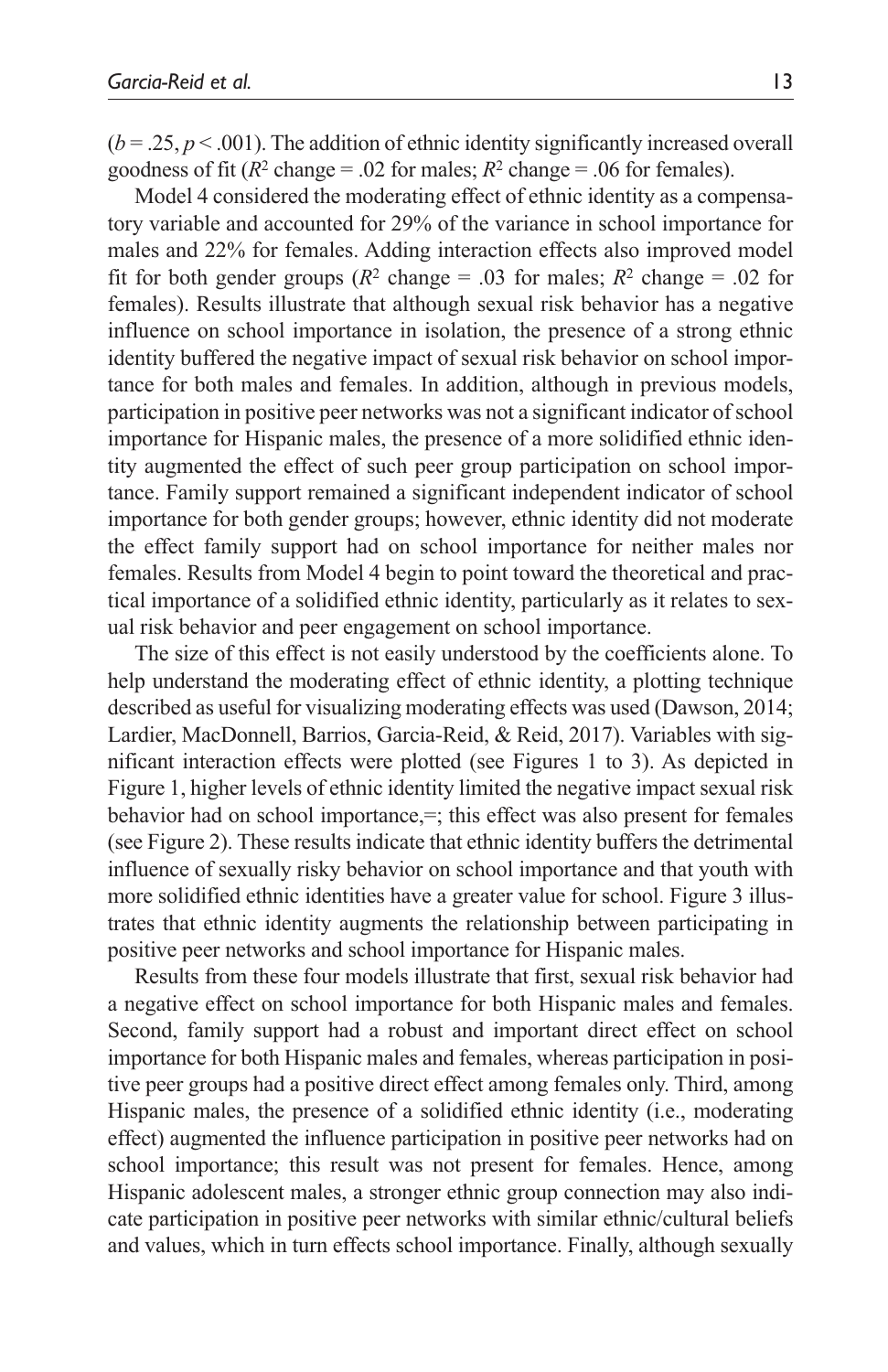

**Figure 1.** Interaction between ethnic identity and sexual risk behavior on school importance for Hispanic males.





risky behavior continued to have a negative effect on school importance, the presence of a solidified ethnic identity buffered the negative influence of sexually risky behavior on school importance for Hispanic males and females.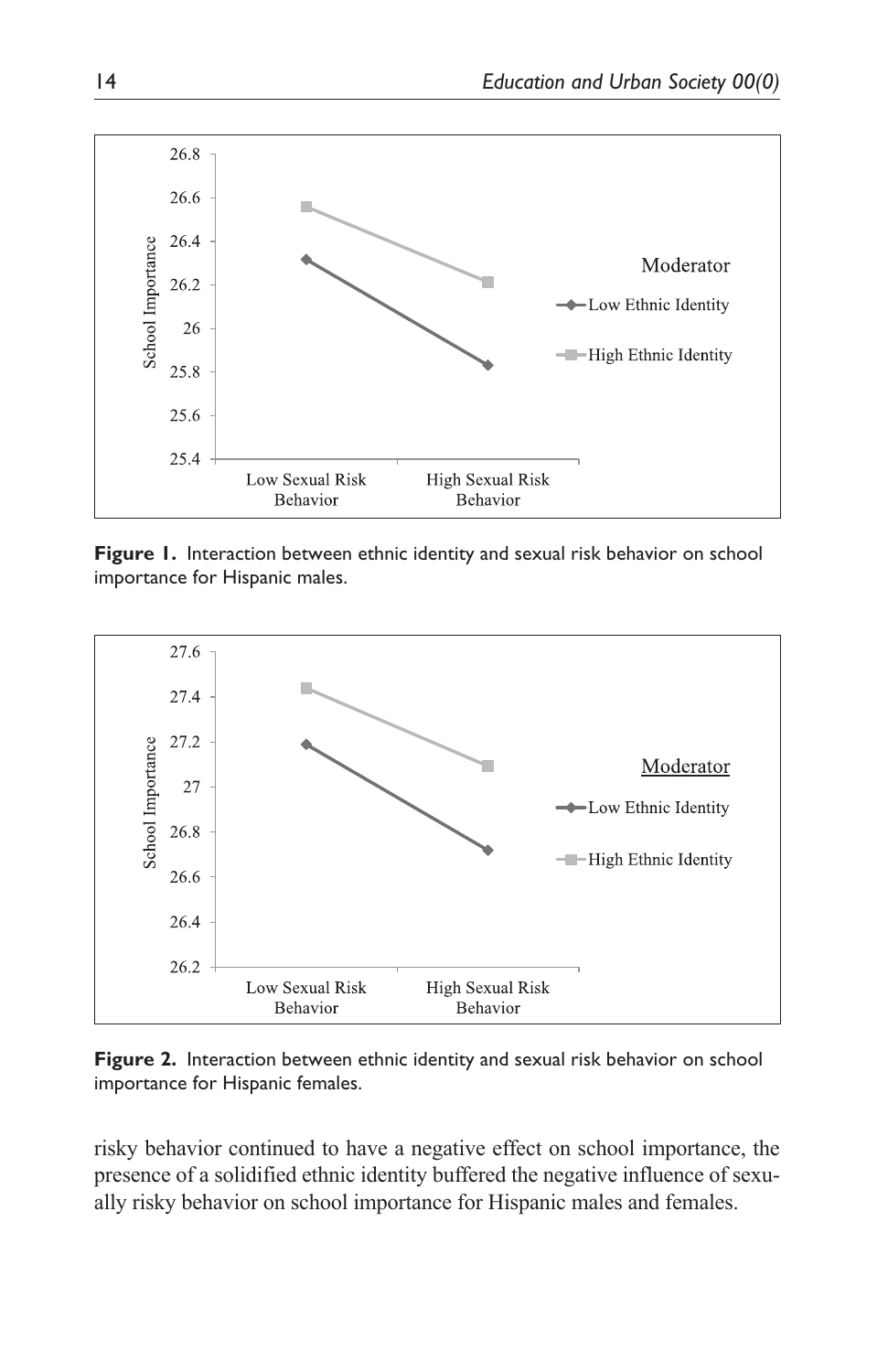

**Figure 3.** Interaction between ethnic identity and participation in positive peer networks on school importance for Hispanic males.

# **Discussion**

This study emphasized the ever-present hazards that sexual risk taking can introduce including potentially derailing the academic futures and career aspirations of Hispanic youth. Nevertheless, despite these risk indicators, adolescents' sexual risk involvement seemed to be offset by the teens' strong ethnic identities, which was also associated with positive school orientations among Hispanic youth. The public discourse, including the media and political outlets, far too often depict Hispanic youth in ways that portray and reflect negative stereotypes or exaggerated illustrations of teenage pregnancy or sexual irresponsibility, which can become internalized and in fact contribute to low educational attainment (Gómez, Munte, & Sorde, 2014). Yet, evidence suggests that clinging to, and drawing from, the cultural strengths of the Hispanic community, which is associated, for example, with strong ethnic identities, can insulate Hispanic adolescents and increase their perception of school as an important agent in shaping their futures (Hernández, Conger, Robins, Bacher, & Widaman, 2014; Hughes, Im, Kwok, Cham, & West, 2015). In particular, efforts that focus on increasing continuity between Hispanic students' home culture and the culture within the school appear to be vital (Hernández et al., 2014). Research has examined the relationship between ethnic-racial socialization and ethnic identity in promoting positive youth outcomes, including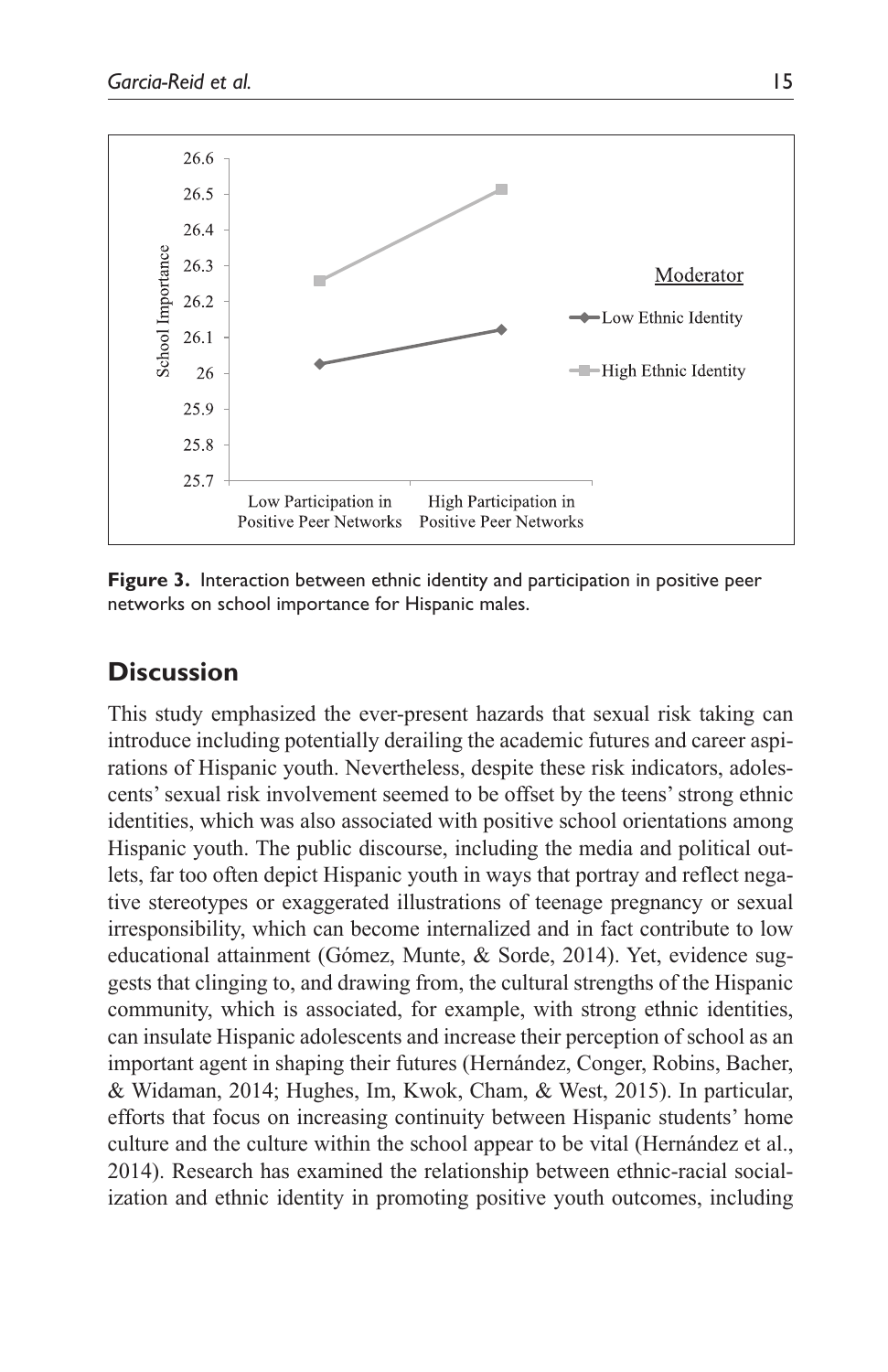academic achievement (Gartner, Kiang, & Supple, 2014; Umaña-Taylor, O'Donnell et al., 2014). The theoretical reasoning of this work implies high levels of ethnic-racial socialization promote a strong ethnic identity, which is then associated with positive outcomes including in the areas of academic bonding and school success (Umaña-Taylor, Quintana et al., 2014).

The presence of social support offered by families also bolstered the internalization of school importance for Hispanic adolescents. This finding is consistent with the literature on Hispanic communities, which are typically described as oriented toward family well-being (DiBello, Gonzales, Young, Rodriguez, & Neighbors, 2015; Gonzales, Germán, & Fabrett, 2012) to the extent that "*familismo*" remains as a vital cultural value among U.S. Hispanics (Kennedy & Ceballo, 2013). As many Hispanic families have become targets of political policies and growing anti-Hispanic/Hispanophobic sentiments, the need to inoculate Hispanic adolescents from both macroaggressions and structural deficits becomes essential and an urgent strategy for increasing the possibility of school success. Support provided by families can provide an armor of emotional protection and fuel the motivation needed to navigate their educational landscapes. Evidence suggests that the family construct is an important contextual variable that is associated with students' own expectations of their school environment and their perceptions of school life (Hernández et al., 2014; Way & Robinson, 2003). The centrality of *familismo* among Hispanics also plays a significant role in academic motivation, student performance, and success and is closely associated with their future plans (González, Umaña-Taylor, & Bámaca, 2006).

For many low income Hispanic teens, the threats within their educational pathways are often riddled with numerous educational inequities, including lack of teacher preparedness and school systems that fail to recognize the cultural strengths and potential of Hispanic teens (Vilson, 2015). This is evidenced by the more than half of all Hispanic students not being directed toward classes that will prepare them for higher education (Hill & Torres, 2010), and underrepresentation of Hispanic students in advanced placement courses and gifted and talented education programs (U.S. Department of Education Office of Civil Rights, 2016). In addition, schools in less resourced communities simply do not offer the same range and level of courses as their more affluent suburban counterparts (Mijs, 2015; U.S. Department of Education Office of Civil Rights, 2016). Yet, the support provided by Hispanic families can secure the foundation by which Hispanic students can tether themselves to the hopes and dreams that many Hispanic families have for their children, particularly in this new era of uncertainty, which can propel Hispanic students toward embracing the value of school importance. Schools that are able to successfully build collaborations with Hispanic families can provide an ecological safety net for Hispanic adolescents that bridge the connection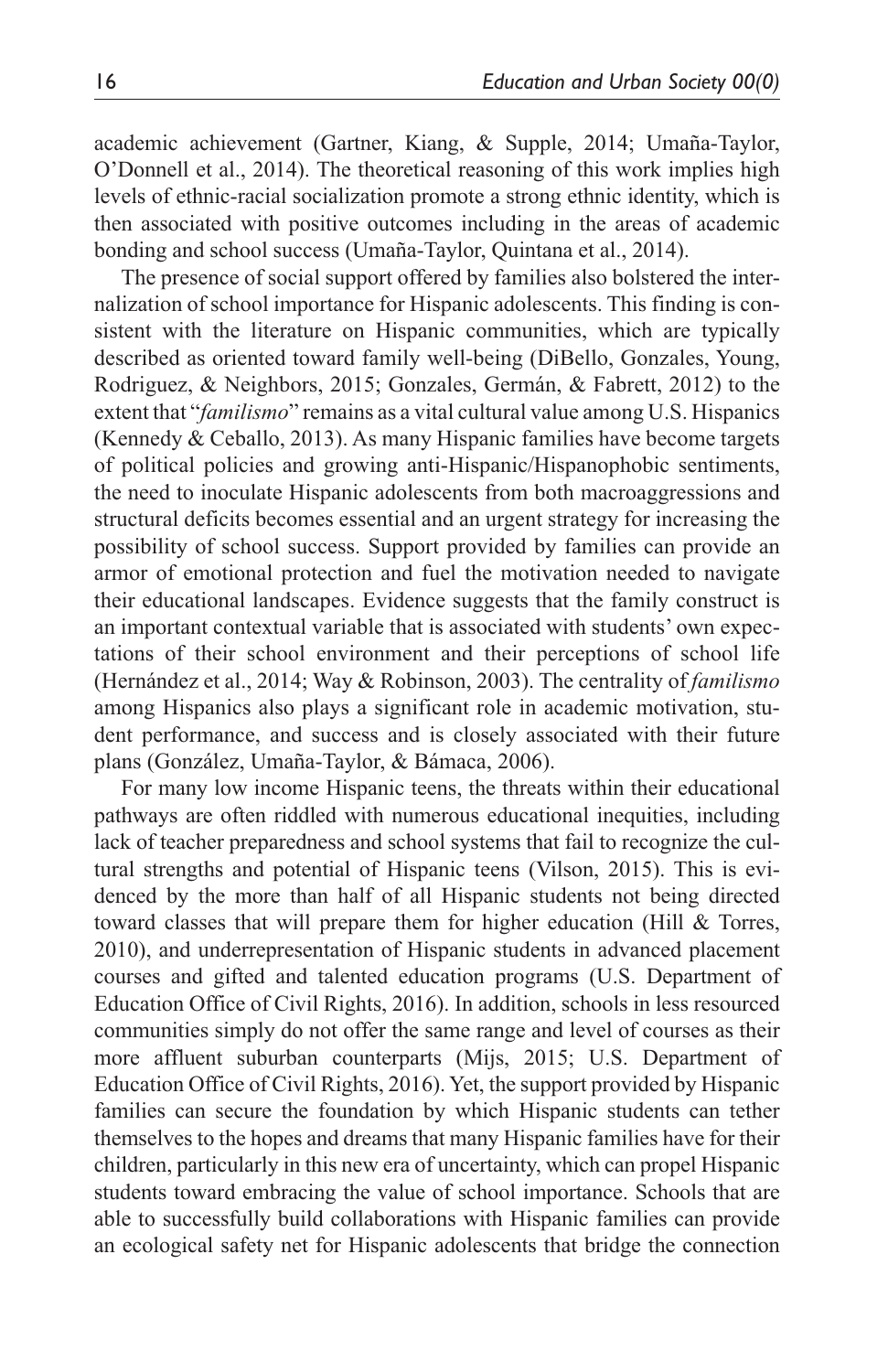between school and home, and authentically engages Hispanic teens, and their families, in potential-building and academically supporting dialogues. Akin to the benefit gained by family support, peer support was found to increase the perception of school importance among Hispanic adolescents.

Positive peer influences can be a significant protective factor for Hispanic adolescents growing up in high-risk environments. In addition to feeling connected to supportive peers, Hispanic adolescents who feel a sense of cultural belonging are inclined to demonstrate higher levels of functioning in various psychological domains (Umaña-Taylor, O'Donnell et al., 2014). According to Crosnoe et al. (2003), peer support can encourage achievement through increased motivation and greater participation in academically related activities. In this study, peer support compounded the value of school importance as a priority in life among Hispanic adolescents. However, important variations were noted between adolescent males and adolescent females in regard to peer support. In particular, positive peer influences among Hispanic males combined with strong ethnic identities increased the teens' connection to school and their perception of school importance, whereas among Hispanic females, positive peer groups had a direct influence on the teens' perception of school importance regardless of ethnic identity. Our findings appear to be consistent with literature when examining gender differences in the formation of positive peer groups. Adolescent females' ability to form close knit friendships are often due to societal and gender norms and expectations placed on girls at an early age (Rose & Rudolph, 2006). Such norms allow adolescent females to form meaningful friendships that have deep intimacy and provide high levels of social support more effortlessly than males (Fehr, 2004). Other research in gender peer differences reveals that adolescent females are more likely to have connection-oriented goals such as mutual participation and supportiveness in addition to endorsing intimacy and nurturance within their friendships than adolescent males (Rose & Rudolph, 2006). Ethnic minority males may have a difficult time developing close and positive peer relationships in adolescence due to messages regarding "manhood" and "masculinity", which may cause them to distance themselves away from forming meaningful friendships (Santos, Galligan, Pahlke, & Fabes, 2013; Way et al., 2014). Such messages pertaining to masculinity in adolescent males resist the notion of boys being able to be sensitive and vulnerable with other males, thus making it difficult to form sustainable and supportive peer groups (Way, 2011). However, within the context of Hispanic culture, ethnic identity is likely to enhance Hispanic males' ability to maintain and possess intimate and positive male friendships (Way, 2012). Research has consistently found that Hispanic families strongly value the open expression of emotions, interpersonal relationships, and friendships (Gloria, Castellanos, Scull, & Villegas, 2009; López et al., 2009; Rivera et al., 2008).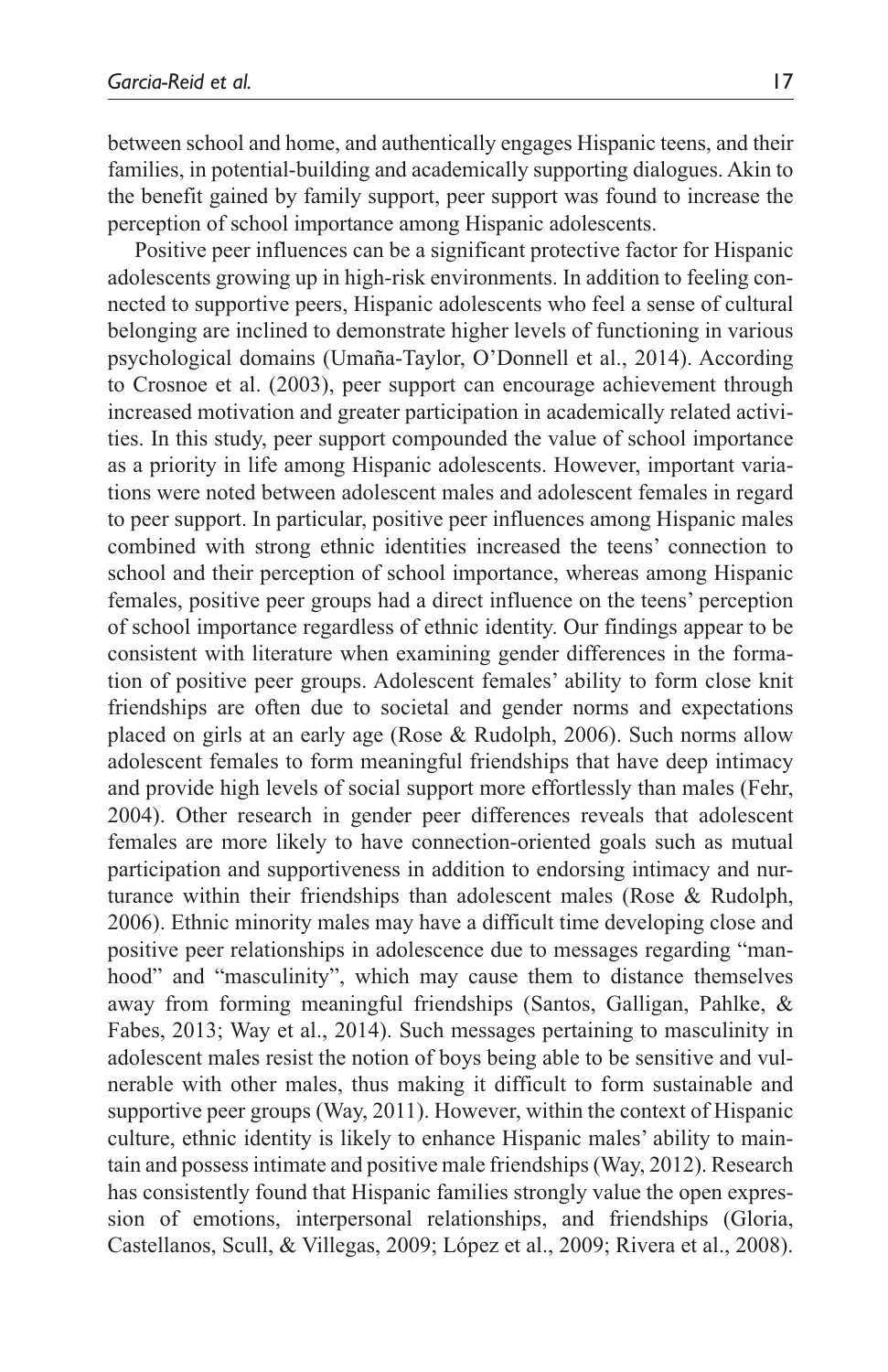Thus, Hispanic adolescent males with strong ethnic identity may have been socialized by cultural and familial values to maintain strong connections with their peers which allow for intimacy and vulnerability within their peer groups.

#### *School-Based Implications*

School administrators can directly influence and alter academic connections in various ways. For example, they can stipulate that their school's health education protocol contains evidence-based, cultural resonant, and linguistically appropriate sexual health information that is both comprehensive and contains contraceptive information (Reid & Garcia-Reid, 2013; Reid, Yu, & Garcia-Reid, 2014). These efforts can go a long way in creating a school culture that reduces barriers and access to health education information and improves school bonding. Administrators, teachers, and school counselors can serve as key conduits in providing safe spaces, and places, for Hispanic students to come together in affirming ways, as well as Hispanic students and non-Hispanic students alike, who can cooperatively work toward educationally empowering common goals and interests. For Hispanic boys in particular, these shared experiences with other teens of similar cultural and ethnic backgrounds can provide both needed support and possible motivation to remain educationally directed (i.e., birds of a feather flock together). Interventions can focus on creating an empowered school community where young people can collectively give voice to issues that directly impact their well-being and engage in activities that promote their educational possibilities.

The communities and schools urban youth of color attend, specifically Hispanic youth, often lack the necessary social and organizational infrastructures to facilitate socioemotional growth, ethnic identity, and, in turn, collective-democratic voice (Lardier, Herr, Barrios, Garcia-Reid, & Reid, in press). Youth who have opportunities to use their voice and engage in activities that promote democratic activism, particularly with individuals of like racial-ethnic background, are likely to develop more solidified ethnic identities, as well as have a greater connection to their school environment (Forenza, Rogers, & Lardier, 2017). Schools can be used as social spaces to promote democratic participation (Dewey, 2004), voice, and, as Freire (1968/2014) discusses, *critical consciousness*, or the process of critically reading one's world and social conditions. Schools that support and promote such participation can help youth develop a more nuanced analysis of their inequitable social conditions and, consequently, develop the necessary counter-narratives to the question their social locations and engage in "solutions," actionable change, and prevention activities (Kirshner, Hipolito-Delgado, & Zion, 2015; Lardier et al., in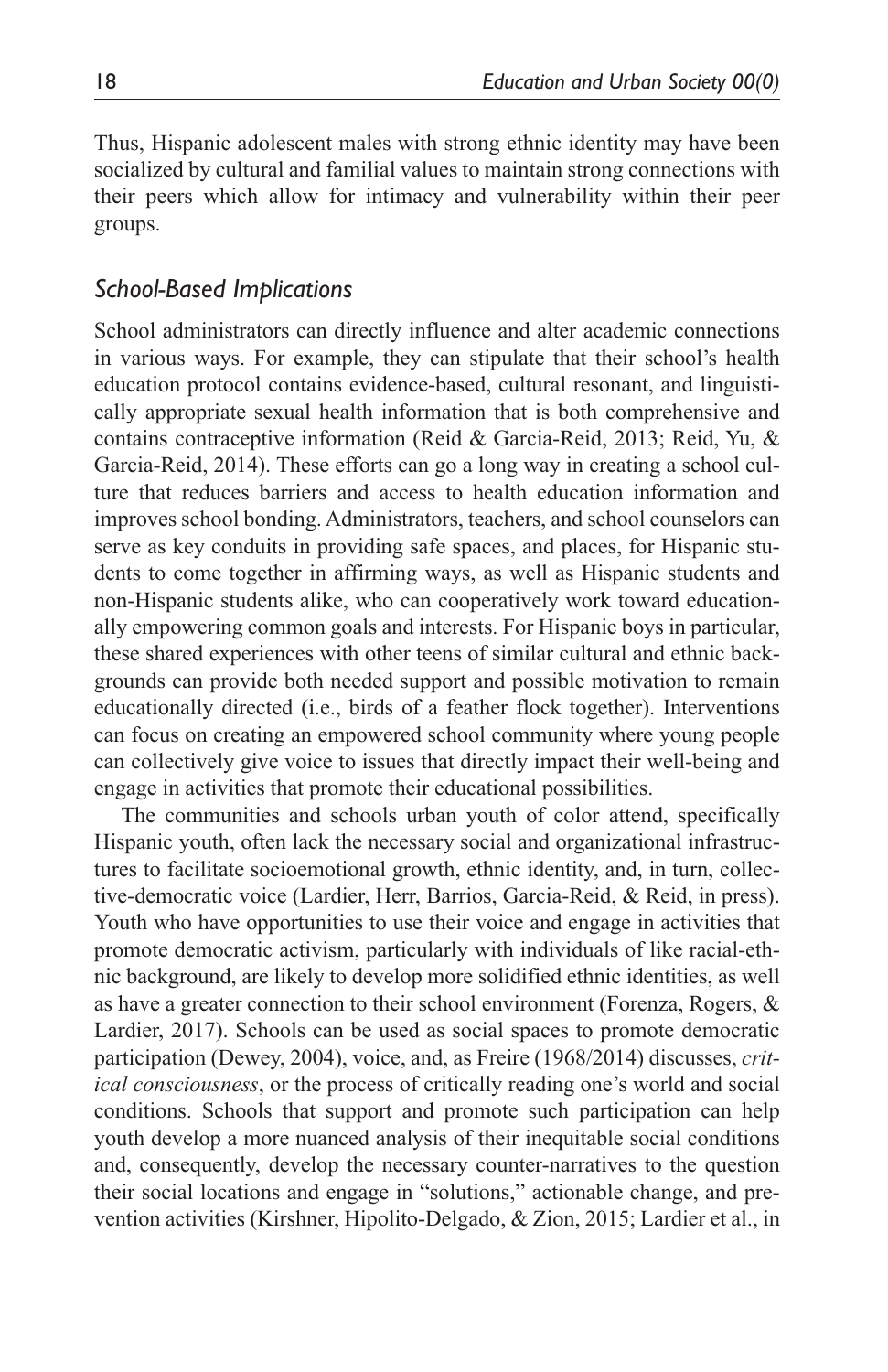press; Stanton-Salazar, 2011). Hence, educational researchers, school administrators, and teachers must begin to provide opportunities for urban youth of color, and specifically Hispanic youth, to engage in democratic participation as agents of social and systemic change. Doing so will allow these youth to become less constrained by their social conditions and powerless and, instead, develop the necessary agency and capacity to change their conditions, and resolve developmental challenges that impede on their own individual, as well as collective growth (Diemer, Rapa, Voight, & McWhirter, 2016).

The school community must also recognize the intrinsic worth of Hispanic families in general and work toward creating more inclusive and welcoming educational environments that promote supportive ties between parent/adult and adolescents. School-based programs should also be implemented that are culturally and linguistically accessible to Hispanic families and provide tangible resources that could aid them in understanding and navigating through the U.S. educational system. School-placed empowering agents, including counselors and teachers, must be prepared to shepherd the efforts of Hispanic students and their families and challenge stereotypes that often place the burden of responsibility squarely on the shoulders of minority youth (Garcia-Reid, 2007). These mentors could advocate for the implementation of ethically sound educational policies and practices that increase school attachments, recognize the value that Hispanic students possess, and work toward dismantling systems of oppression and discrimination that disproportionately channel young people of color, particularly Hispanics, into increasingly segregated and less challenging programs of study. For Hispanic boys, pairing youth with ethnic-racial like mentors who can help develop and solidify their ethnic identity can potentially deepen connections to self and supportive others, and potentially reinforce the formation and growth of school-oriented, prosocial identities. Schools that are able to fortify these relationships and draw upon the cultural orientation and value of collectivism and *familismo* are better positioned to utilize long standing traditions that have aided Hispanic communities by building bridges of support among schools, Hispanic students, their families, and peer groups.

#### *Limitations*

There are, however, several limitations to the study. First, its cross-sectional design limited its ability to infer causal relationships and control for alternative explanations of the study findings. Second, the assessments used in the present study were all self-report instruments and therefore exclusively grounded in the adolescent's perceptions of the independent and dependent variables. An associated limitation concerns the sampling of students, as those students who participated in the study may not include adolescents, for example, who were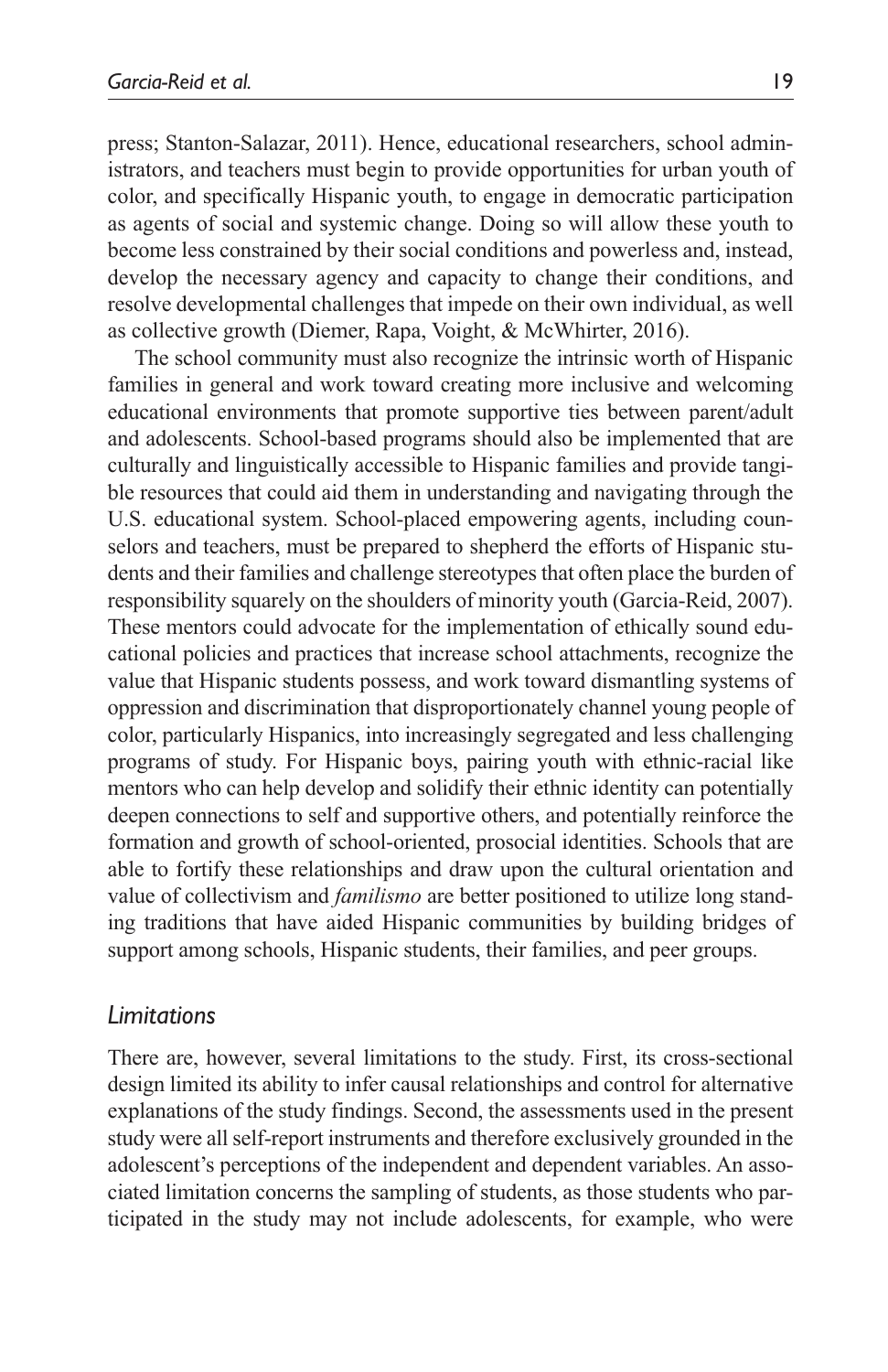"pushed out" or dropped out of school. In addition, active parental consent, which is required in the focal state, can influence sampling, consent procedures, and reduce the overall response rate of students (White, Hill, & Effendi, 2004). Consequently, the lived experiences of those students with varying degrees of family support, participation in positive peer networks, and ethnic identity may not have been included. Future research needs to consider this limitation and begin to engage school districts to sample larger numbers of students to offset associated methodological issues related to response bias (White et al., 2004). Furthermore, because a range of other possible measures, both objective and subjective (i.e., report cards, parent assessments, teacher evaluations), were not included in the study, the possibility of mono-method bias could not be ruled out. Despite the inherent limitation introduced with selfreport survey data in which youth may overreport or underreport certain behaviors (e.g., grades, sexual risk taking, available supports), researchers have argued that adolescents are the best informants of their own situations, behaviors, and feelings (Garbarino, Kostelny, & Dubrow, 1991). Third, Hispanics in the United States are a heterogeneous, multifaceted population. Although a common language binds them, they comprise a multicultural community rich in internal diversity and often have received dissimilar government and societal receptions (Umaña-Taylor, Quintana et al., 2014). As such, future research should aim to include separate subgroup analyses of Hispanic adolescents who represent different national origins with their own sociopolitical history and pathways into the United States. Moreover, there remain additional unanswered questions that could serve to further contextualize the study findings. For example, parceling out school, community, and structural/environmental influences and assessing migration and acculturation experiences could provide deeper more embedded explanations of the study findings.

## **Conclusion**

Hispanics remain at an educational disadvantage in the United States and the educational gap is a troubling indicator of the educational crisis that is currently besetting a disproportionate number of Hispanic children. Yet, schools that are able to harness the numerous assets embedded within the Hispanic community, such as their strong sense of ethnic identity, and family and peer support, are well positioned to create learning environments that are encouraging, are culturally responsive, and can potentially reduce risk involvement that that may interfere with valuing the role of school importance. Ultimately, effective school-based strategies ought to compliment and embrace the strengths and resources of the Hispanic community and endeavor to improve school attachment, engagement, and overall school success rates among this culturally rich and educationally capable population.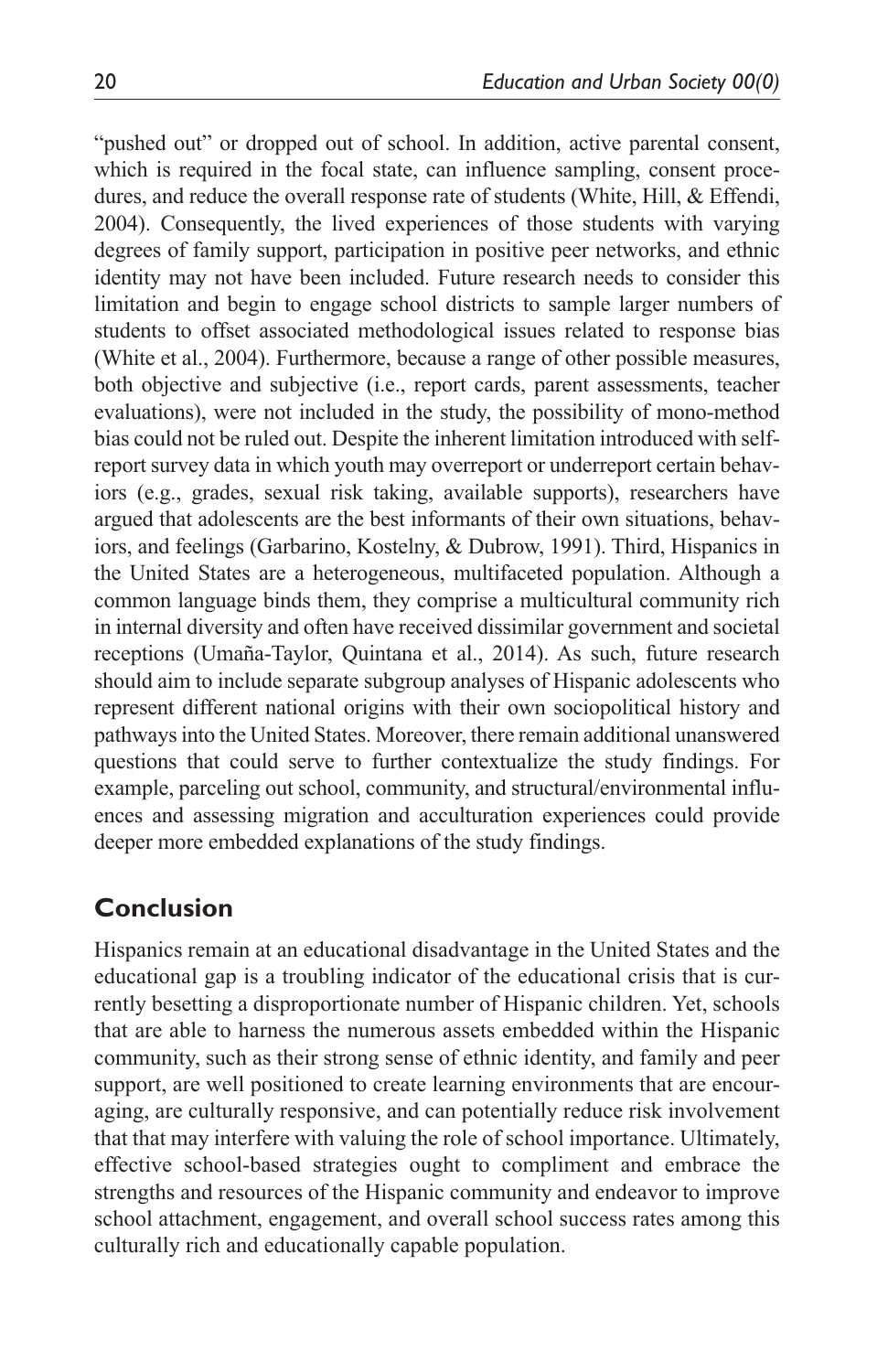#### **Declaration of Conflicting Interests**

The author(s) declared no potential conflicts of interest with respect to the research, authorship, and/or publication of this article.

## **Funding**

The author(s) disclosed receipt of the following financial support for the research, authorship, and/or publication of this article: This article was prepared with the support of the U.S. Department of Health and Human Services (HHS), Substance Abuse and Mental Health Services Administration (SAMHSA), Center for Substance Abuse Prevention (CSAP), Grant No. SP-15104. The views expressed in this article are those of the authors and do not necessarily represent the position of the sponsoring agency.

### **References**

- Allison, P. D. (2002). Missing data: Quantitative applications in the social sciences. *British Journal of Mathematical and Statistical Psychology*, *55*, 193-196.
- Annunziata, D., Hogue, A., Faw, L., & Liddle, H. A. (2006). Family functioning and school success in at-risk, inner-city adolescents. *Journal of Youth and Adolescence*, *35*, 100-108.
- Benner, A., & Wang, Y. (2014). Demographic marginalization, social integration, and adolescents' educational success. *Journal of Youth and Adolescence*, *43*, 1611- 1627. doi:10.1007/s10964-014-0151-6
- Boothroyd, R. I., & Fisher, E. B. (2010). Peers for progress: Promoting peer support for health around the world. *Family Practice*, *27*(Suppl. 1), i62-i68.
- Bradley, C. L., & Renzulli, L. A. (2011). The complexity of non-completion: Being pushed or pulled to drop out of high school. *Social Forces*, *90*, 521-545.
- Calzada, E. J., Tamis-LeMonda, C. S., & Yoshikawa, H. (2012). Familismo in Mexican and Dominican families from low-income, urban communities. *Journal of Family Issues*, *34*, 1696-1724. doi:10.1177/0192513x12460218
- Carolan, B. V., & Lardier, D. T., Jr. (in press). Adolescents' friends, parental social closure, and educational outcomes. *Sociological Focus*, 51:1, 52-68, doi: 10.1080/00380237.2017.1341247
- Carolan, B. V., & Wasserman, S. J. (2015). Does parenting style matter? Concerted cultivation, educational expectations, and the transmission of educational advantage. *Sociological Perspectives*, *58*, 168-186.
- Centers for Disease Control and Prevention. (2013). *Reported STDs in the United States*. Washington, DC: National Center for HIV/AIDS, Viral Hepatitis, STD, and TB Prevention.
- Centers for Disease Control and Prevention. (2016). *HIV among Hispanics/Latinos*. Washington, DC: National Center for HIV/AIDS, Viral Hepatitis, STD, and TB Prevention.
- Choukas-Bradley, S., Giletta, M., Cohen, G. L., & Prinstein, M. J. (2015). Peer influence, peer status, and prosocial behavior: An experimental investigation of peer socialization of adolescents' intentions to volunteer. *Journal of Youth and Adolescence*, *44*, 2197-2210.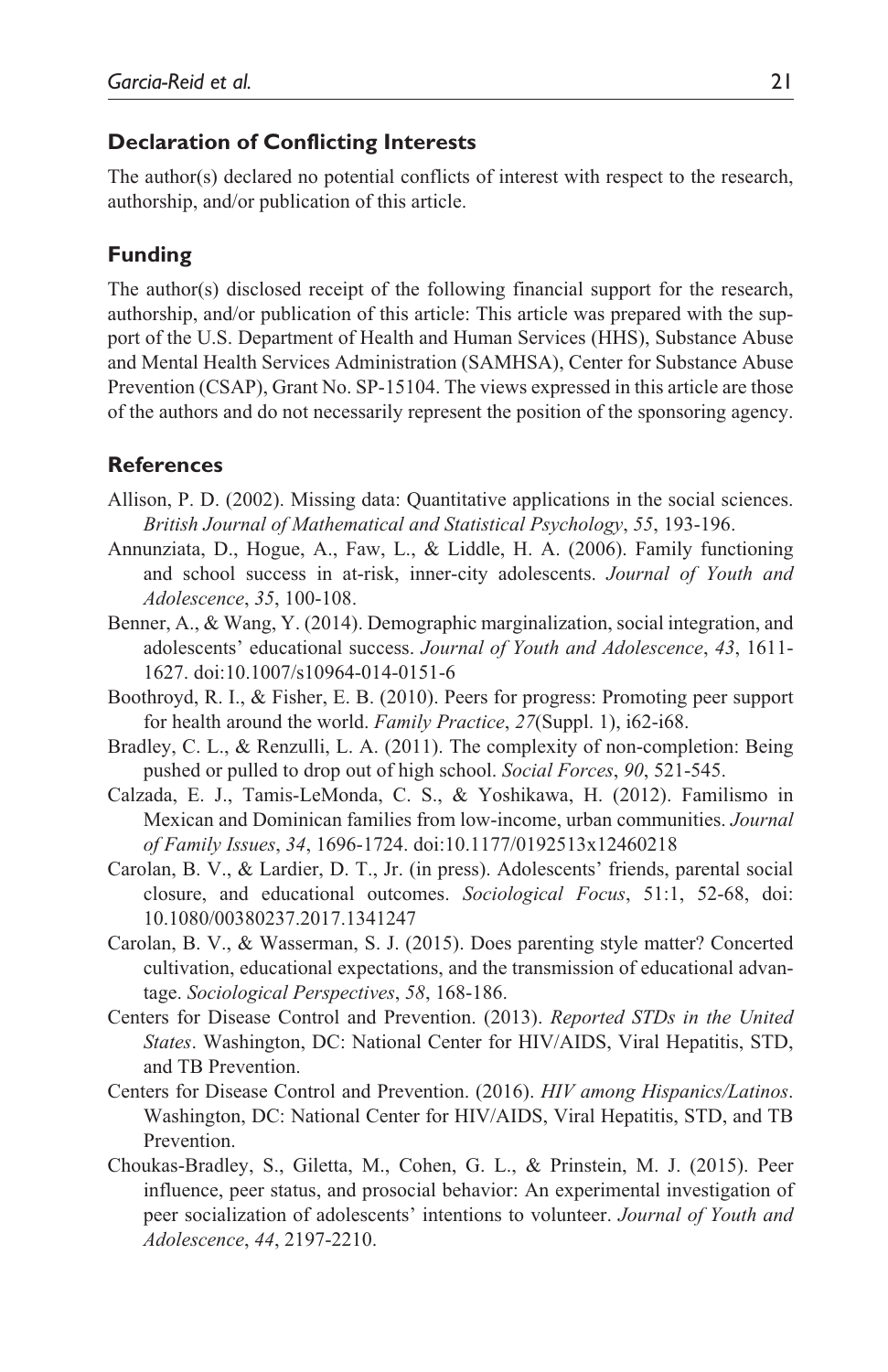- Christenson, S. L., & Thurlow, M. L. (2004). School dropouts: Prevention considerations, interventions, and challenges. *Current Directions in Psychological Science*, *13*(1), 36-39.
- Crosnoe, R., Cavanagh, S., & Elder, G. H. (2003). Adolescent friendships as academic resources: The intersection of friendship, race, and school disadvantage. *Sociological Perspectives*, *46*, 331-352.
- Cupito, A. M., Stein, G. L., & Gonzalez, L. M. (2015). Familial cultural values, depressive symptoms, school belonging and grades in Latino adolescents: Does gender matter? *Journal of Child and Family Studies*, *24*, 1638-1649.
- Dawson, J. F. (2014). Moderation in management research: What, why, when, and how. *Journal of Business and Psychology*, *29*(1), 1-19.
- Deardorff, J., Tschann, J. M., Flores, E., & Ozer, E. J. (2010). Sexual values and risky sexual behaviors among Latino youths. *Perspectives on Sexual and Reproductive Health*, *42*(1), 23-32. doi:10.1363/4202310
- Dewey, J. (2004). *Democracy and education*. Mineola, NY: Courier Corporation.
- DiBello, A. M., Gonzales, R., Young, C. M., Rodriguez, L. M., & Neighbors, C. (2015). Blood is thicker than booze: Examining the role of familism and gender in alcohol use and related consequences among Hispanic college students. *Journal of Ethnicity in Substance Abuse*, *15*, 310-324. doi:10.1080/15332640.2 015.1044684
- Diemer, M. A., Rapa, L. J., Voight, A. M., & McWhirter, E. H. (2016). Critical consciousness: A developmental approach to addressing marginalization and oppression. *Child Development Perspectives*, *10*, 216-221.
- Edwards, L. M., & Romero, A. J. (2008). Coping with discrimination among Mexican descent adolescents. *Hispanic Journal of Behavioral Sciences*, *30*(1), 24-39.
- Elkington, K. S., Bauermeister, J. A., & Zimmerman, M. A. (2011). Do parents and peers matter? A prospective socio-ecological examination of substance use and sexual risk among African American youth. *Journal of Youth and Adolescence*, *34*, 1035-1047. doi:10.1016/j.adolescence.2010.11.004
- Fehr, B. (2004). Intimacy expectations in same-sex friendships: A prototype interaction pattern model. *Journal of Personality and Social Psychology*, *86*, 265-284.
- Field, A. (2013). *Discovering statistics using IBM SPSS statistics*. Thousand Oaks, CA: SAGE.
- Forenza, B., Rogers, B., & Lardier, D. T. (2017). What facilitates and supports political activism by, and for, undocumented students? *The Urban Review*, *49*, 648- 667. doi:10.1007/s11256-017-0413-1
- Freire, P. (2014). *Pedagogy of the oppressed*. New York, NY: Continuum. (Original work published 1968).
- French, S. E., Seidman, E., Allen, L., & Aber, J. L. (2006). The development of ethnic identity during adolescence. *Developmental Psychology*, *42*(1), 1-10. doi:10.1037/0012-1649.42.1.1
- Furrer, C., Skinner, E., & Pitzer, J. (2014). The influence of teacher and peer relationships on students' classroom engagement and everyday motivational resilience. *The Yearbook of the National Society for the Study of Education*, *113*, 101-123.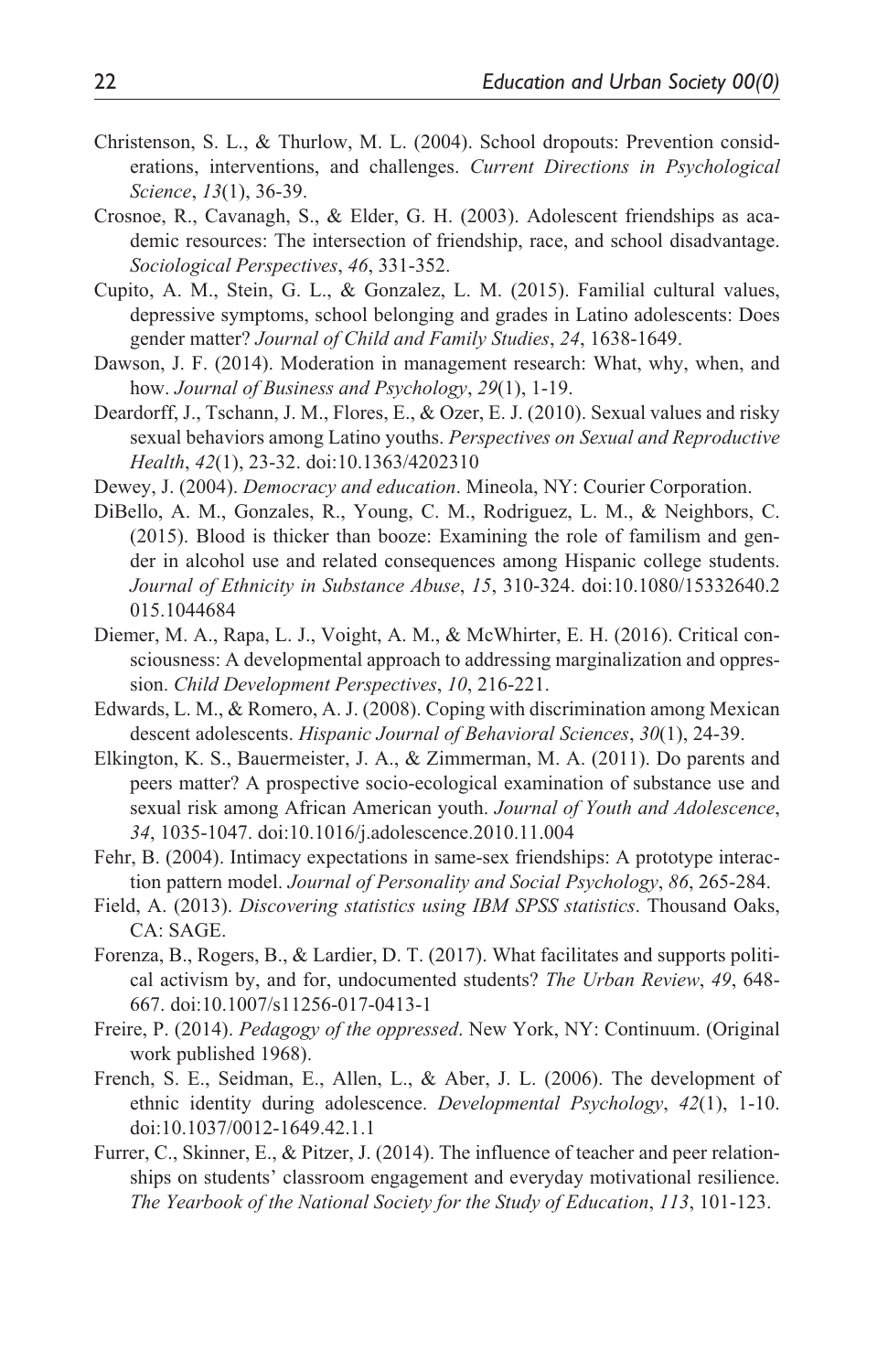- Garbarino, J., Kostelny, K., & Dubrow, N. (1991). What children can tell us about living in danger. *American Psychologist*, *46*, 376-383.
- Garcia-Reid, P. (2007). Examining social capital as a mechanism for improving school engagement among low income Hispanic girls. *Youth & Society*, *39*, 164-181.
- Garcia-Reid, P., Peterson, C. H., & Reid, R. J. (2015). Parent and teacher support among Latino immigrant youth: Effects on school engagement and school trouble avoidance. *Education and Urban Society*, *47*, 328-343. doi:10.1177/0013124513495278
- Garcia-Reid, P., Reid, R. J., & Peterson, N. A. (2005). School engagement among Latino youth in an urban middle school context: Valuing the role of social support. *Education and Urban Society*, *37*, 257-275. doi:10.1177/0013124505275534
- Gartner, M., Kiang, L., & Supple, A. (2014). Prospective links between ethnic socialization, ethnic and American identity, and well-being among Asian American adolescents. *Journal of Youth and Adolescence*, *43*, 1715-1727.
- Gloria, A. M., Castellanos, J., Scull, N. C., & Villegas, F. J. (2009). Psychological coping and well-being of male Latino undergraduates: Sobreviviendo la Universidad. *Hispanic Journal of Behavioral Sciences*, *31*, 317-338.
- Gómez, A., Munte, A., & Sorde, T. (2014). Transforming schools through minority males' participation: Overcoming cultural stereotypes and preventing violence. *Journal of Interpersonal Violence*, *29*, 2002-2020.
- Gonzales, N. A., Germán, M., & Fabrett, F. C. (2012). U.S. Latino youth. In E. C. Chang & C. A. Downey (Eds.), *Handbook of race and development in mental health* (pp. 259-278). New York, NY: Springer.
- González, A. G., Umaña-Taylor, A. J., & Bámaca, M. Y. (2006). Familial ethnic socialization among adolescents of Latino and European descent: Do Latina mothers exert the most influence? *Journal of Family Issues*, *27*, 184-207.
- Guarini, T. E., Marks, A. K., Patton, F., & García Coll, C. (2013). Number of sexual partners, pregnancy, and the immigrant paradox: Explaining the first generation advantage for Latina adolescents. *Journal of Research on Adolescence*.
- Guilamo-Ramos, V., Bouris, A., Jaccard, J., Lesesne, C. A., Gonzalez, B., & Kalogerogiannis, K. (2009). Family mediators of acculturation and adolescent sexual behavior among Latino youth. *Journal of Primary Prevention*, *30*, 395- 419. doi:10.1007/s10935-009-0180-1
- Hernández, M. M., Conger, R. D., Robins, R. W., Bacher, K. B., & Widaman, K. F. (2014). Cultural socialization and ethnic pride among Mexican-origin adolescents during the transition to middle school. *Child Development*, *85*, 695-708. doi:10.1111/cdev.12167
- Hill, N. E., & Torres, K. (2010). Negotiating the American dream: The paradox of aspirations and achievement among Latino students and engagement between their families and schools. *Journal of Social Issues*, *66*, 95-112.
- Hughes, J. N., Im, M., Kwok, O., Cham, H., & West, S. G. (2015). Latino students' transition to middle school: Role of bilingual education and school ethnic context. *Journal of Research on Adolescence*, *25*, 443-458. doi:10.1111/jora.12142
- Kann, L., Harris, W. A., Kinchen, S., Shanklin, S. L., Flint, K. H., Hawkins, J., . . . Zaza, S. (2016). Youth risk behavior surveillance — United States, 2015. *Morbidity and Mortality Weekly Report*, *65*(6), 1-174. doi:10.15585/mmwr.ss6506a1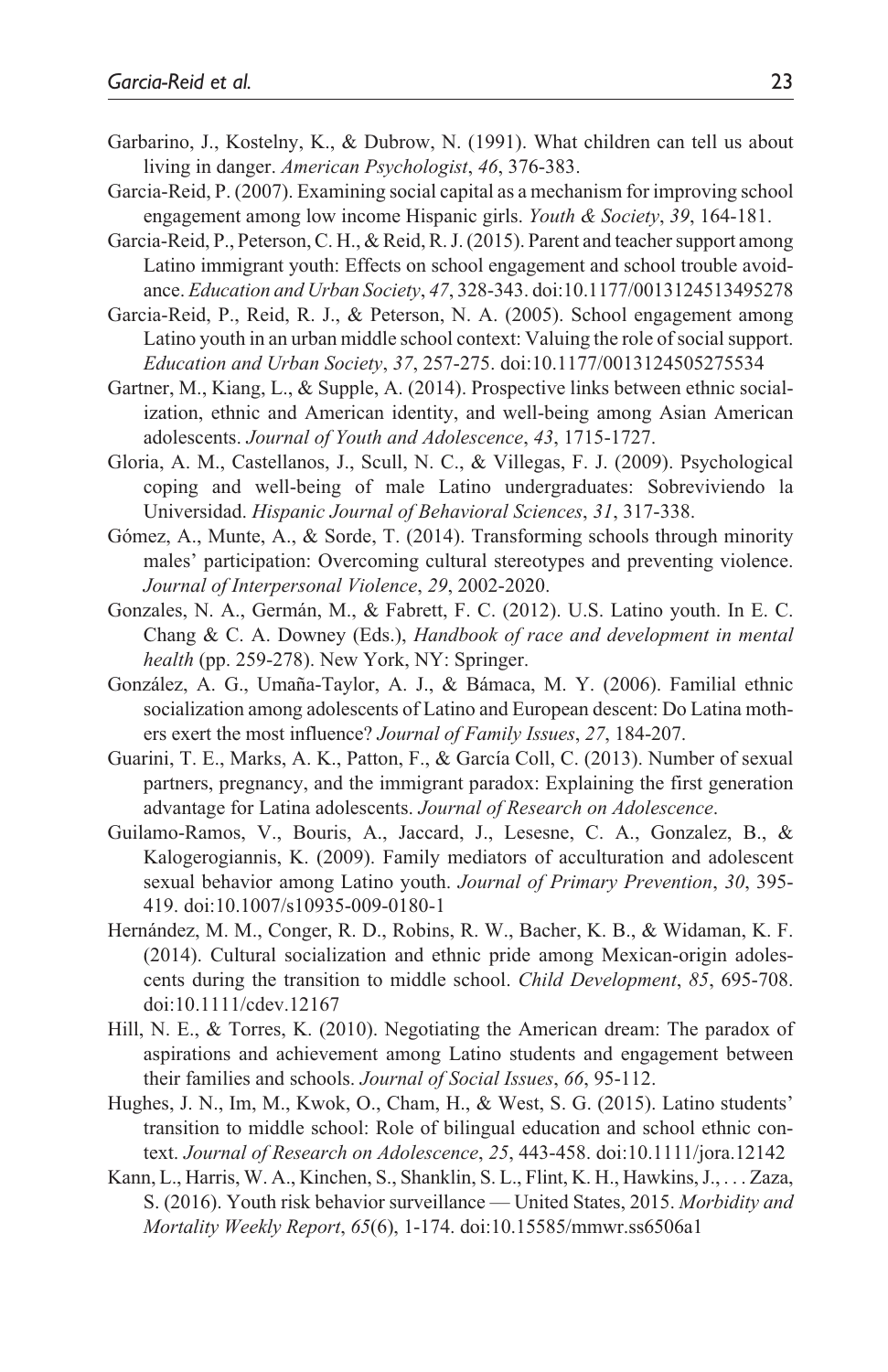- Karoly, H. C., Callahan, T., Schmiege, S. J., Ewing, S. F., & Feldstein Ewing, S. W. (2016). Evaluating the Hispanic paradox in the context of adolescent risky sexual behavior: The role of parent monitoring. *Journal of Pediatric Psychology*, *41*, 429-440. doi:10.1093/jpepsy/jsv039
- Kennedy, T. M., & Ceballo, R. (2013). Latino adolescents' community violence exposure: After-school activities and familismo as risk and protective factors. *Social Development*, *22*, 663-682. doi:10.1111/sode.12030
- Kerr, J. C., Valois, R. F., Diclemente, R. J., Fletcher, F., Carey, M. P., Romer, D., . . . Farber, N. (2014). HIV-related stigma among African-American youth in the Northeast and Southeast US. *AIDS and Behavior*, *18*, 1063-1067. doi:10.1007/ s10461-013-0687-6
- Kirby, D. (2002). Antecedents of adolescent initiation of sex, contraceptive use, and pregnancy. *American Journal of Health Behavior*, *26*, 473-485.
- Kirshner, B., Hipolito-Delgado, C., & Zion, S. (2015). Sociopolitical development in educational systems: From margins to center. *The Urban Review*, *47*, 803-808. doi:10.1007/s11256-015-0335-8
- Krogstad, J. M., & Lopez, M. H. (2014). *Hispanic nativity shift: U.S. births drive population growth as immigration stalls*. Washington, DC: Pew Research Center.
- Lardier, D. T., Jr., Herr, K., Barrios, V. R., Garcia-Reid, P., & Reid, R. J. (2017). Merit in meritocracy: Uncovering the myth of exceptionality and self-reliance through the voices of urban youth of color. *Education and Urban Society*. doi: 10.1177/0013124517727583
- Lardier, D. T., Jr., MacDonnell, M., Barrios, V. R., Garcia-Reid, P., & Reid, R. J. (2017). The moderating impact of neighborhood sense of community on predictors of substance use among Hispanic urban youth. *Journal of Ethnicity in Substance Abuse*, *15*(4), 1-26. doi:10.1080/15332640.2016.1273810
- Leve, L. D., Kerr, D. C., & Harold, G. T. (2013). Young adult outcomes associated with teen pregnancy among high-risk girls in a randomized controlled trial of multidimensional treatment foster care. *Journal of Child & Adolescent Substance Abuse*, *22*, 421-434.
- López, S., García, J. I. R., Ullman, J. B., Kopelowicz, L., Jenkins, J., Breitborde, N. J. K., & Placencia, P. (2009). Cultural variability in the manifestation of expressed emotion. *Family Process*, *48*, 179-194.
- Lynch, A. D., Lerner, R. M., & Leventhal, T. (2013). Adolescent academic achievement and school engagement: An examination of the role of school-wide peer culture. *Journal of Youth and Adolescence*, *42*(1), 6-19.
- McGinniss, J., & Harel, O. (2016). Multiple imputation in three or more stages. *Journal of Statistical Planning and Inference*, *176*, 33-51. doi:10.1016/j.jspi.2016.04.001
- McNeely, C., & Falci, C. (2004). School connectedness and the transition into and out of health-risk behavior among adolescents: A comparison of social belonging and teacher support. *Journal of School Health*, *74*, 284-292.
- Mijs, J. J. B. (2015). The unfulfillable promise of meritocracy: Three lessons and their implications for justice in education. *Social Justice Research*, *29*, 14-34. doi:10.1007/s11211-014-0228-0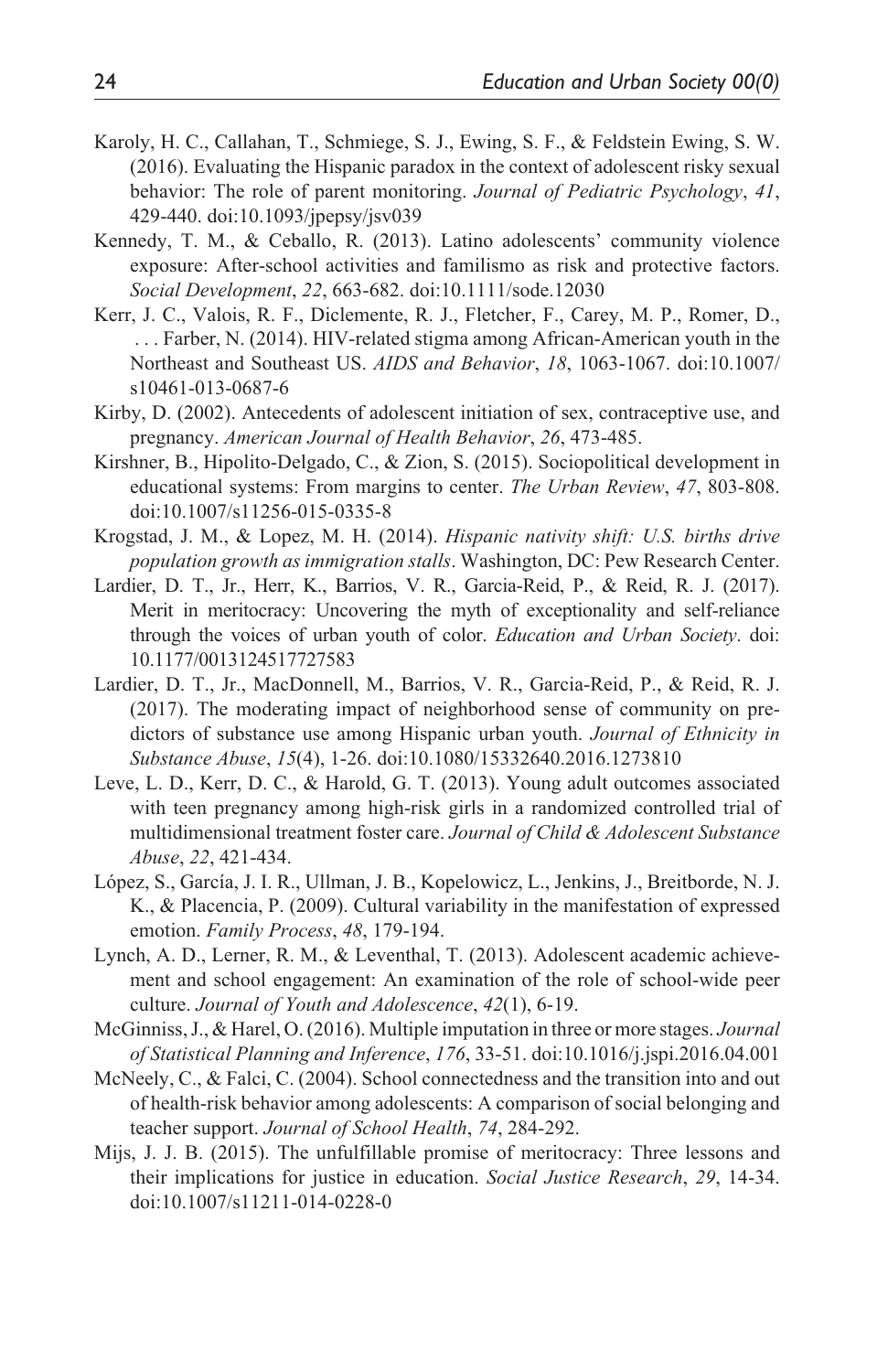- Minnis, A. M., Marchi, K., Ralph, L., Biggs, M. A., Combellick, S., Arons, A., . . . Braveman, P. (2013). Limited socioeconomic opportunities and Latina teen childbearing: A qualitative study of family and structural factors affecting future expectations. *Journal of Immigrant and Minority Health*, *15*, 334-340.
- Mollborn, S. (2010). Predictors and consequences of adolescents' norms against teenage pregnancy. *The Sociological Quarterly*, *51*, 303-328.
- Morales-Alemán, M. M., & Scarinci, I. C. (2016). Correlates and predictors of sexual health among adolescent Latinas in the United States: A systematic review of the literature, 2004–2015. *Preventive Medicine*, *87*, 183-193.
- Niehaus, K., Irvin, M. J., & Rogelberg, S. (2016). School connectedness and valuing as predictors of high school completion and postsecondary attendance among Latino youth. *Contemporary Educational Psychology*, *44*, 54-67.
- Nitardy, C., Duke, N., Pettingell, S., & Borowsky, I. (2015). Racial and ethnic disparities in educational achievement and aspirations: Findings from a statewide survey from 1998 to 2010. *Maternal and Child Health Journal*, *19*, 58-66. doi:10.1007/ s10995-014-1495-y
- Office of National AIDS Policy. (2015). *National HIV/AIDS strategy for the United States: Updated to 2020*. Washington, DC: The White House.
- Perper, K., Peterson, K., & Manlove, J. (2010). Diploma Attainment among Teen Mothers. Fact Sheet. Publication# 2010-01. *Child Trends*.
- Phinney, J. S. (1989). Stages of ethnic identity development in minority group adolescents. *The Journal of Early Adolescence*, *9*(1-2), 34-39. doi:10.1177/0272431689091004
- Plumpton, C. O., Morris, T., Hughes, D. A., & White, I. R. (2016). Multiple imputation of multiple multi-item scales when a full imputation model is infeasible. *BMC Research Notes*, *9*(1), Article 45.
- Reid, R. J., & Garcia-Reid, P. (2013). Exploring the strategic prevention framework (SPF) and its application to a comprehensive substance abuse and HIV/AIDS prevention initiative evidence from Project C.O.P.E. (Communities Organizing for Prevention and Empowerment). *The International Journal of Interdisciplinary Social and Community Studies*, *7*(4), 13-28.
- Reid, R. J., Lardier, D. T., Jr., Garcia-Reid, P., & Yu, D. (2016). HIV/AIDS testing among racial and ethnic minority adolescents living in an urban community. *Journal of HIV/AIDS & Social Services*, *16*, 228-249. doi:10.1080/15381501.20 16.1244653
- Reid, R. J., Yu, D., & Garcia-Reid, P. (2014). Preventing substance abuse and HIV/ AIDS among urban minority youth: Evidence from a university-community partnership. *Journal of Addiction Research & Therapy*, *5*(3), 1-5. doi:10.4172/2155- 6105.1000186
- Riegle-Crumb, C., Farkas, G., & Muller, C. (2006). The role of gender and friendship in advanced course taking. *Sociology of Education*, *79*, 206-228.
- Rivas-Drake, D., Seaton, E. K., Markstrom, C., Quintana, S., Syed, M., Lee, R. M., . . . Racial Identity in the 21st Century Study Group, . (2014). Ethnic and racial identity in adolescence: Implications for psychosocial, academic, and health outcomes. *Child Development*, *85*, 40-57. doi:10.1111/cdev.12200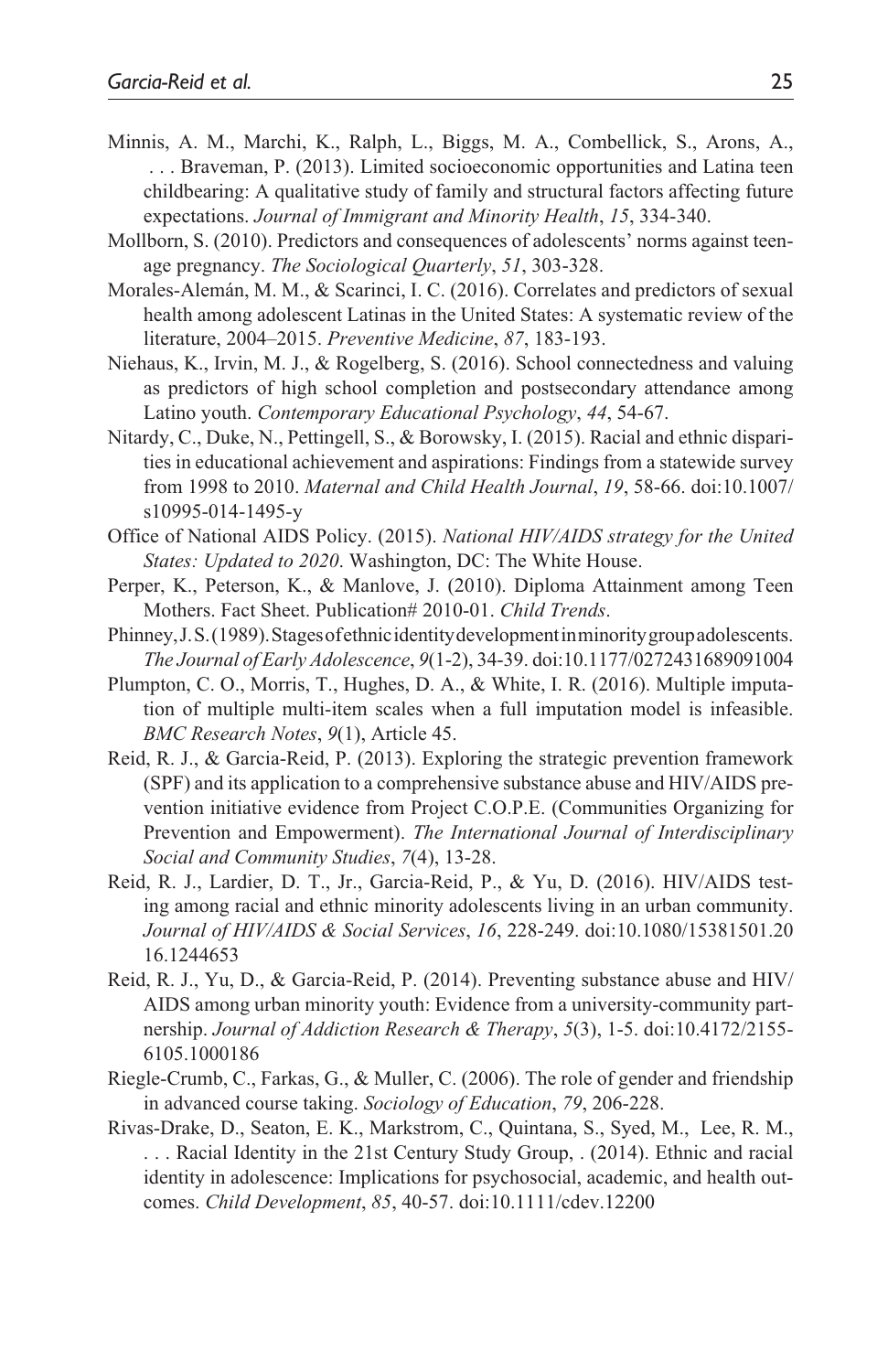- Rivera, F. I., Guarnaccia, P. J., Mulvaney-Day, N., Lin, J. Y., Torres, M., & Alegría, M. (2008). Family cohesion and its relationship to psychological distress among Latino groups. *Hispanic Journal of Behavioral Sciences*, *30*, 357-378. doi:10.1177/0739986308318713
- Rose, A. J., & Rudolph, K. D. (2006). A review of sex differences in peer relationship processes: Potential trade-offs for the emotional and behavioral development of girls and boys. *Psychological Bulletin*, *132*, 98-131. doi:10.1037/0033-2909.132.1.98
- Ruiz, Y. (2009). Predictors of academic achievement for Latino middle schoolers. *Journal of Human Behavior in the Social Environment*, *19*, 419-433.
- Santelli, J. S., & Melnikas, A. J. (2010). Teen fertility in transition: Recent and historic trends in the United States. *Annual Review of Public Health*, *31*, 371-383.
- Santos, C. E., Galligan, K., Pahlke, E., & Fabes, R. A. (2013). Gender-typed behaviors, achievement, and adjustment among racially and ethnically diverse boys during early adolescence. *American Journal of Orthopsychiatry*, *83*, 252-264. doi:10.1111/ajop.12036
- Schafer, J. L., & Graham, J. W. (2002). Missing data: Our view of the state of the art. *Psychological Methods*, *7*, 147-177. doi:10.1037/1082-989x.7.2.147
- Schwartz, S. J., Zamboanga, B. L., & Jarvis, L. H. (2007). Ethnic identity and acculturation in Hispanic early adolescents: Mediated relationships to academic grades, prosocial behaviors, and externalizing symptoms. *Cultural Diversity and Ethnic Minority Psychology*, *13*, 364-373. doi:10.1037/1099-9809.13.4.364
- Scott, M. E., Wildsmith, E., Welti, K., Ryan, S., Schelar, E., & Steward-Streng, N. R. (2011). Risky adolescent sexual behaviors and reproductive health in young adulthood. *Perspectives on Sexual and Reproductive Health*, *43*, 110-118.
- Stanton-Salazar, R. D. (2011). A social capital framework for the study of institutional agents and their role in the empowerment of low-status students and youth. *Youth & Society*, *43*, 1066-1109. doi:10.1177/0044118x10382877
- Stueve, A., & O'Donnell, L. N. (2005). Early alcohol initiation and subsequent sexual and alcohol risk behaviors among urban youths. *American Journal of Public Health*, *95*, 887-893. doi:10.2105/AJPH.2003.026567
- Syed, M., & Juan, M. J. (2012). Birds of an ethnic feather? Ethnic identity homophily among college-age friends. *Journal of Adolescence*, *35*, 1505-1514. doi:10.1016/j. adolescence.2011.10.012
- Tajfel, H. (1981). *Human group and social categories*. Cambridge, UK: Cambridge University Press.
- Tortolero, S. R., Hernandez, B. F., Cuccaro, P. M., Peskin, M. F., Markham, C. M., & Shegog, R. (2010). Latino teen pregnancy in Texas: Prevalence, prevention, and policy. *Journal of Applied Research on Children: Informing Policy for Children at Risk*, *1*(1), Article 5.
- Umaña-Taylor, A. J., O'Donnell, M., Knight George, P., Roosa Mark, W., Berkel, C., & Nair, R. (2014). Mexican-origin early adolescents' ethnic socialization, ethnic identity, and psychosocial functioning. *The Counseling Psychologist*, *42*, 170-200.
- Umaña-Taylor, A. J., Quintana, S. M., Lee, R. M., Cross, W. E., Jr., Rivas-Drake, D., Schwartz, S. J., . . . Racial Identity in the 21st Century Study, G. (2014). Ethnic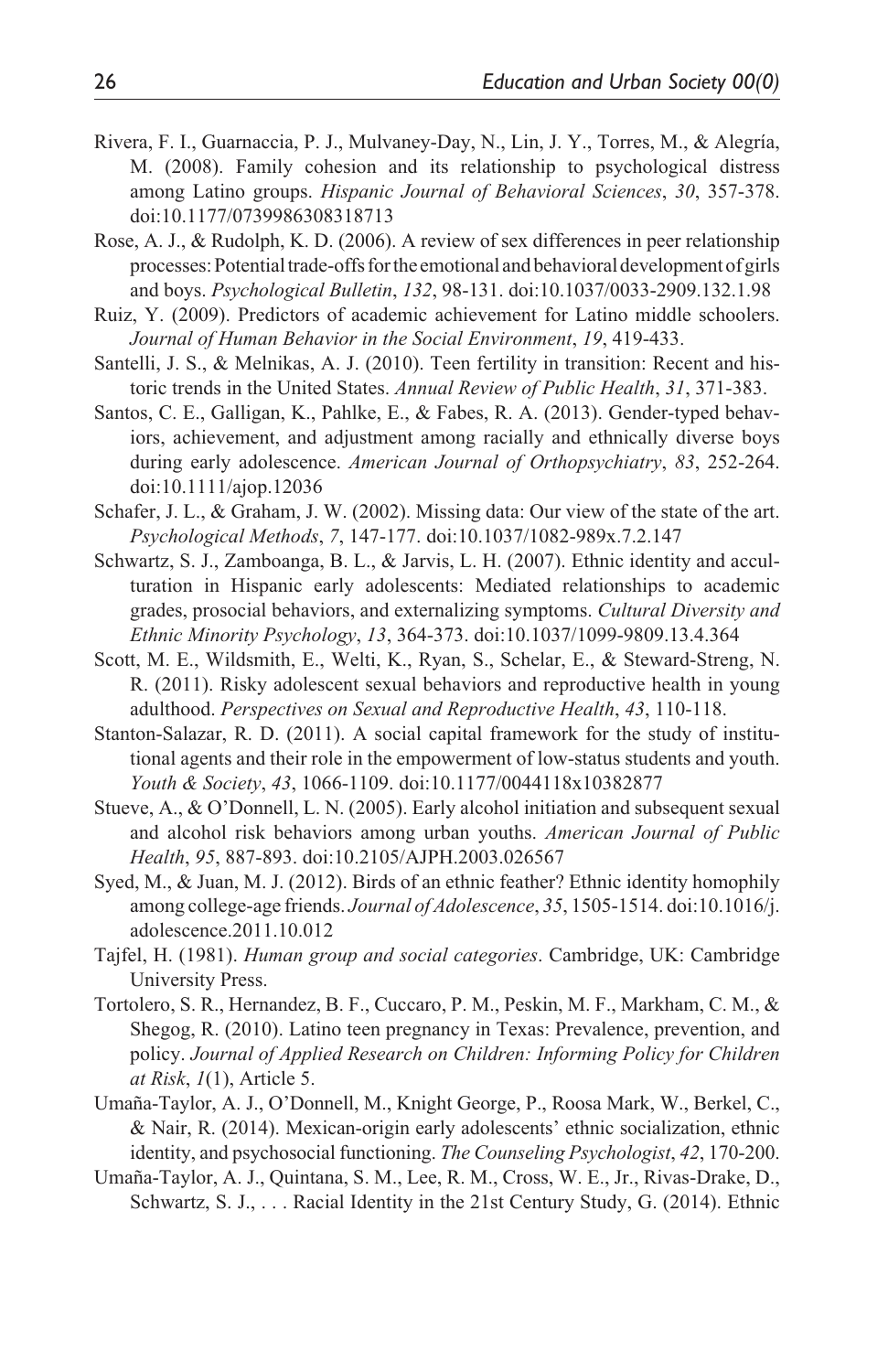and racial identity during adolescence and into young adulthood: An integrated conceptualization. *Child Development*, *85*(1), 21-39. doi:10.1111/cdev.12196

- U.S. Department of Education Office of Civil Rights. (2016). *2013-2014 Civil rights data collection: A first look. Key data highlights on equity and opportunity gaps in our nation's public schools*. Washington, DC: U.S. Department of Education.
- van de Mortel, T. F. (2008). Faking it: Social desirability response bias in self-report research. *Australian Journal of Advanced Nursing*, *25*(4), 40-48.
- Vilson, J. L. (2015). The need for more teachers of color. *American Educator*, *39*, 27-31.
- Voelkl, K. E. (1997). Identification with school. *American Journal of Education*, *105*, 294-318.
- Voight, A., Hanson, T., O'Malley, M., & Adekanye, L. (2015). The racial school climate gap: Within-school disparities in students' experiences of safety, support, and connectedness. *American Journal of Community Psychology*, *56*, 252-267. doi:10.1007/s10464-015-9751-x
- Way, N. (2011). *Deep secrets: Boys' friendships and the crisis of connection*. Boston, MA: Harvard University Press.
- Way, N. (2012). Close friendships among adolescent boys. *Thymos*, *6*, 116-136.
- Way, N., Cressen, J., Bodian, S., Preston, J., Nelson, J., & Hughes, D. (2014). "It might be nice to be a girl . . . Then you wouldn't have to be emotionless": Boys' resistance to norms of masculinity during adolescence. *Psychology of Men & Masculinity*, *15*, 241-252. doi:10.1037/a0037262
- Way, N., & Robinson, M. G. (2003). A longitudinal study of the effects of family, friends, and school experiences on the psychological adjustment of ethnic minority, low-SES adolescents. *Journal of Adolescent Research*, *18*, 324-346.
- White, V. M., Hill, D. J., & Effendi, Y. (2004). How does active parental consent influence the findings of drug-use surveys in schools? *Evaluation Review*, *28*, 246-260.
- Williams, R. J., & Nowatzki, N. (2005). Validity of adolescent self-report of substance use. *Substance Use & Misuse*, *40*, 299-311. doi:10.1081/ja-200049327
- Wright, D. B., London, K., & Field, A. (2011). Using bootstrap estimation and the plug-in principle for clinical psychology data. *Psychopathology*, *2*, 252-270. doi:10.5127/jep.013611
- Zamboanga, B. L., Schwartz, S. J., Jarvis, L. H., & Van Tyne, K. (2009). Acculturation and substance use among Hispanic early adolescents: Investigating the mediating roles of acculturative stress and self-esteem. *Journal of Primary Prevention*, *30*, 315-333. doi:10.1007/s10935-009-0182-z

#### **Author Biographies**

**Pauline Garcia-Reid**, PhD, LCSW is a professor who holds a joint appointment in the Departments of Family Science and Human Development and Social Work and Child Advocacy, at Montclair State University. Using a culturally grounded lens, her research interests include asset building, risk reduction, and social action.